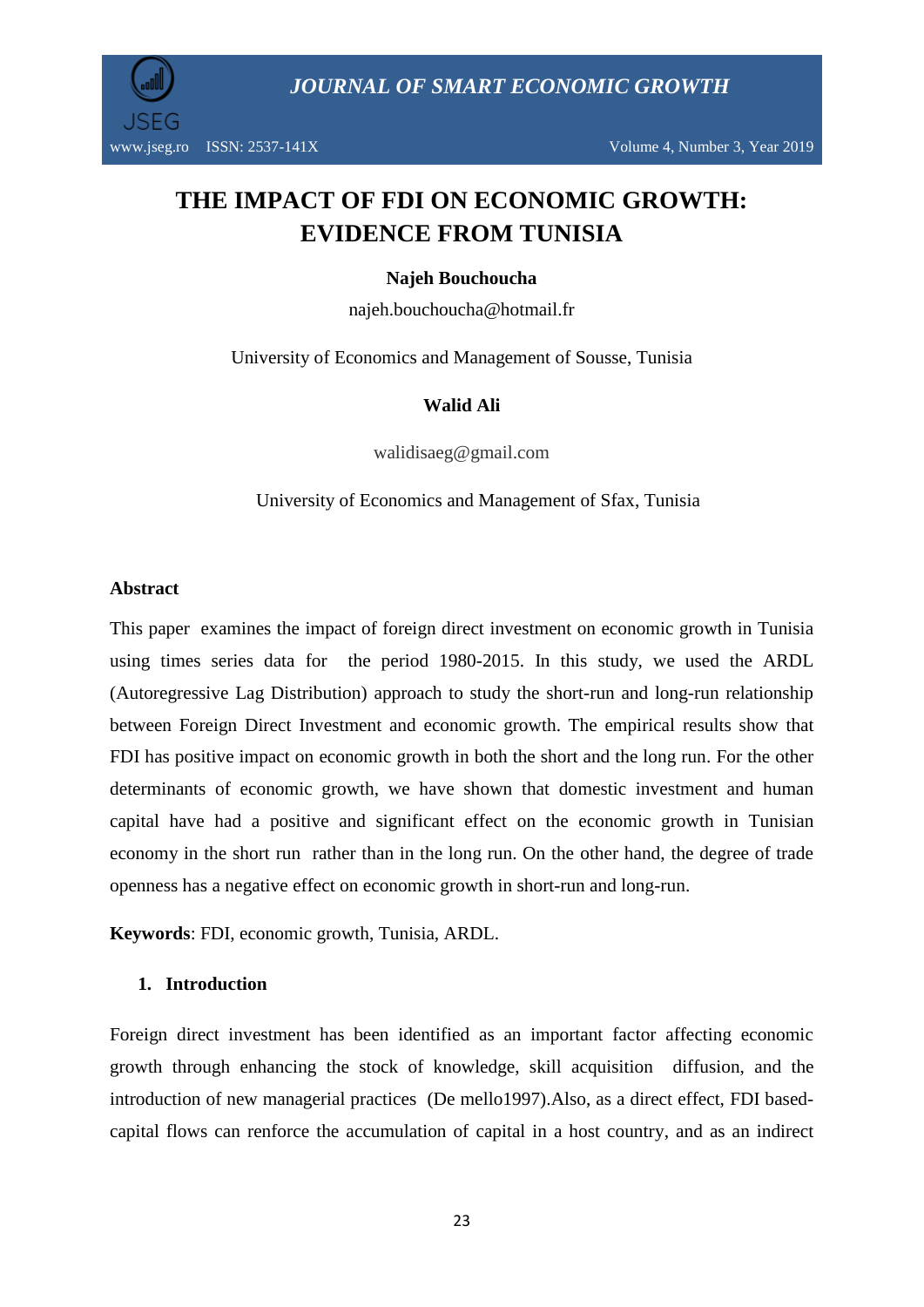

effect, Foreign dierct investment flows stimulate the economic growth in a host country by enhancing productivity growth through technology transfer( Okada and Samreth(2014)).

Therefore, when foreign companies expand to operate in host countries, they introduce efficiency into high-technologie management and production. They give developing countries the ability to compete with foreign competitors and produce better quality goods and services in the future.

All the more, foreign direct investment can bring benefits for domestic investment. Indeed, FDI is considered an important component of development finance. On the other hand, they facilitate the transfer of technological and managerial knowledge to host countries, create employment opportunities and promote economic growth. Policy makers in a large number of countries have undertaken to study and provide incentives to attract more investment inflows in order to promote economic growth and development. In this context, since the 1970s, Tunisia has always adapted an approach that makes FDI a major component of its development plan. Thus, a series of measures has been taken to make the government initiate policies to actively Foreign Direct Investment.

In recent decades, many measures have been adopted by the Tunisian government to attract more FDI inflows, believing that this can introduce modern technologies, improve productivity and stimulate export-led economic growth. Indeed, Tunisia has adopted the structural adjustment plan since 1986. It has promoted standard fiscal and monetary reforms and the liberalization of the financial sector.

This paper contributes to the earlier literature by examining the FDI-growth relationship in the context of Tunisia over the period 1980-2015. It has been argued that, despite a relatively low level of FDI inflows, the latter played a crucial role in the economic success of Tunisia. From a methodological point of view, we use the ARDL Bounds to test the relationship between FDI and economic growth in both the long and the short run.

This paper is organized as follows: Section 2 presents a brief review of the literature on the link between FDI and economic growth. Then Section 3 highlights the data used for modeling and some methodological aspects related to the estimations. Finally, we will finish this work with a conclusion and some political implications.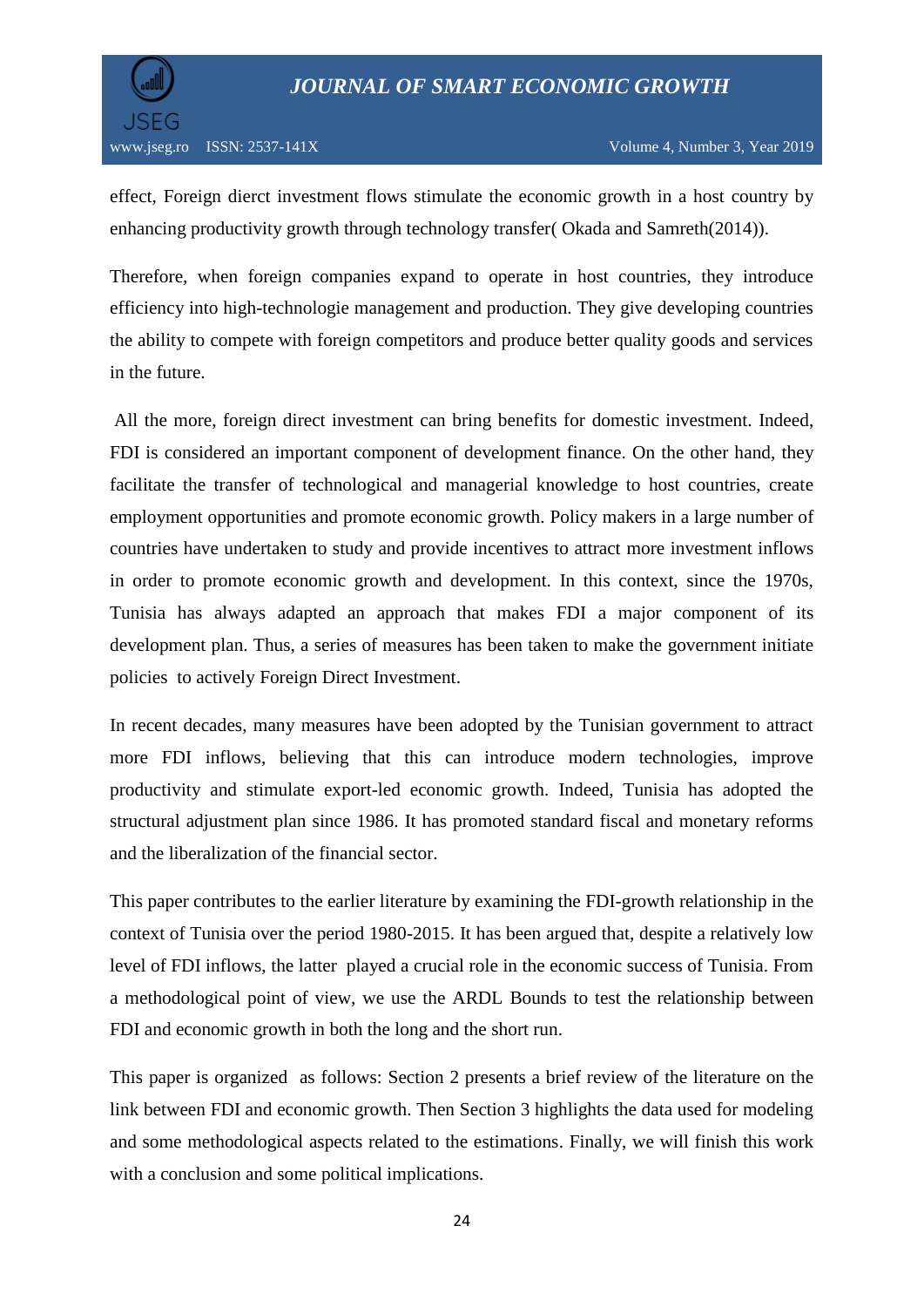

## **2. Review of the theoretical literature the impact of FDI on economic growth: a theoretical analysis**

FDI does not affect the economic growth of the host country in an arbitrary way. Nevertheless, this allocation manifests itself in the transfer of new technologies and knowhow, the training of human resources, foreign trade, the increase of competition and the development and reorganization of enterprises.

#### **2.1.Technology transfer**

The theories of endogenous growth have paid particular attention to technology as a source of economic growth. Thus, many endogenous growth models have focused on the role of technological innovation and resources devoted to research and development in growth. The growth rate of a country is explained by the state of technology that it has used. For example, in developing countries economic growth depends on the implementation of more advanced technologies provided by multinationals Borensztein et al. (1998). Multinational firms are often considered as the most technologically developed companies. Indeed, they are the main source of research and development activities. Ford et al. (2008) consider multinationals as a major source of technological dispersion due to their international presence. Rogmans and Ebbers (2013) confirmed that foreign direct investment has important implications for host countries, including technology transfer, the benefit of management expertise, and improving the efficiency of productivity.

Several studies have focused on the influence of technological change on economic growth, notably the work of Helpman (1991) and Barro and Martin (1995). In these studies, the growth rate of less developed countries is known to be highly dependent on the ability of these countries to utilize and implement new technologies that are available in developed countries. In fact, by adapting new technologies and ideas, that is to say, through technological diffusion, they can, through a process of catching up, access to the technological levels of the most developed countries. As a result, FDI is seen as an essential channel for the transmission of new technologies to the least developed countries. According to an OECD (1991) study of both developing and OECD countries, innovation and diffusion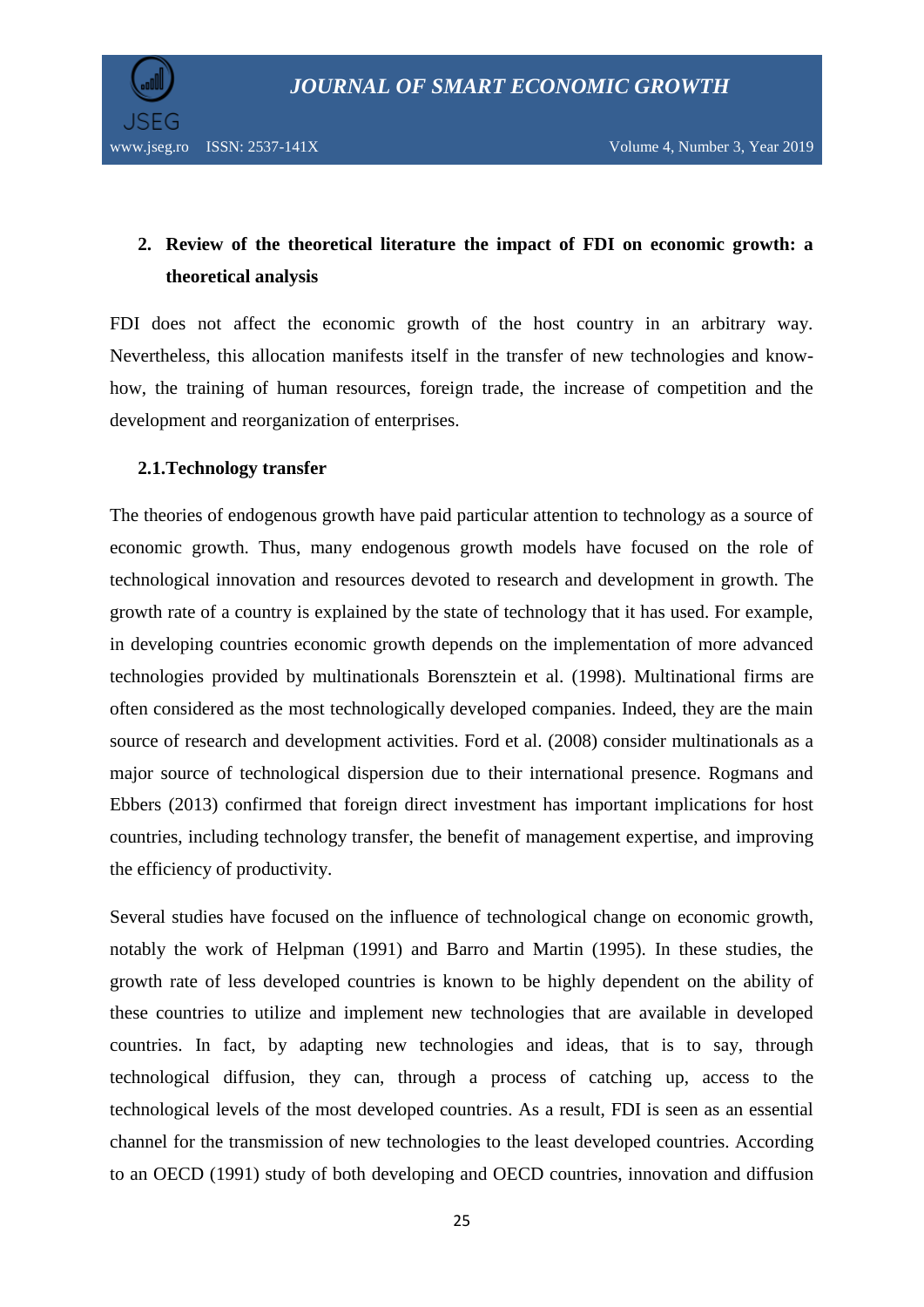



www.jseg.ro ISSN: 2537-141X Volume 4, Number 3, Year 2019

of technology would have a significant impact on economic growth. This confirms the link between technology and economic growth. Indeed, technical efficiency is a channel through which FDI can affect growth.

Also, the effect of FDI on economic growth is further enhanced by technology transfer. This technology would diffuse subsidiaries by the relationship of subsidiaries with their suppliers and their customers, imitation, competition ... So, despite the multitude of technology transfer mechanisms, their impact on economic growth are similar. Indeed, the transfer of technology has a positive effect on the growth of the economy by improving productivity, making better use of potential and rationalizing the country's resources.

On the other hand, several studies have shown that technology transfer can have negative effects. In this context, the work of Moura and Forte (2009) has shown that technological spin-offs can negatively affect the growth of the host country depending on the technologies introduced by the foreign firm. For Vissak and Roolaht (2005), the host country may become dependent on technologies introduced by multinationals and other developed countries.

#### **2.2. Human Capital**

Several studies have studied the impact of FDI on economic growth through the improvement of human capital. For example, Robert Lucas (1995) highlights the role of human capital in economic growth, which, by developing its knowledge and skills, becomes a more productive element and creates increasing returns.Also, the endogenous growth models developed by Romer (1990) and Lucas (1988) show that human capital become a central element in the growth process. Busse and Groizard, (2008) have suggested that FDI is an essential source of capital inflow and enhancement of human and physical capital development in the host country.

In addition, Zhang (2001) suggested that FDI is a source of economic growth since it brings together know-how in production and management methods and also highly skilled workers. According to De Mello (1999), FDI can improve knowledge of the labor force by providing training in new production and management methods and practices. Indeed, it is important to stress that the labor-force training activities of foreign firms are a key element of economic development in the countries. When a foreign company establishes itself in a host country, it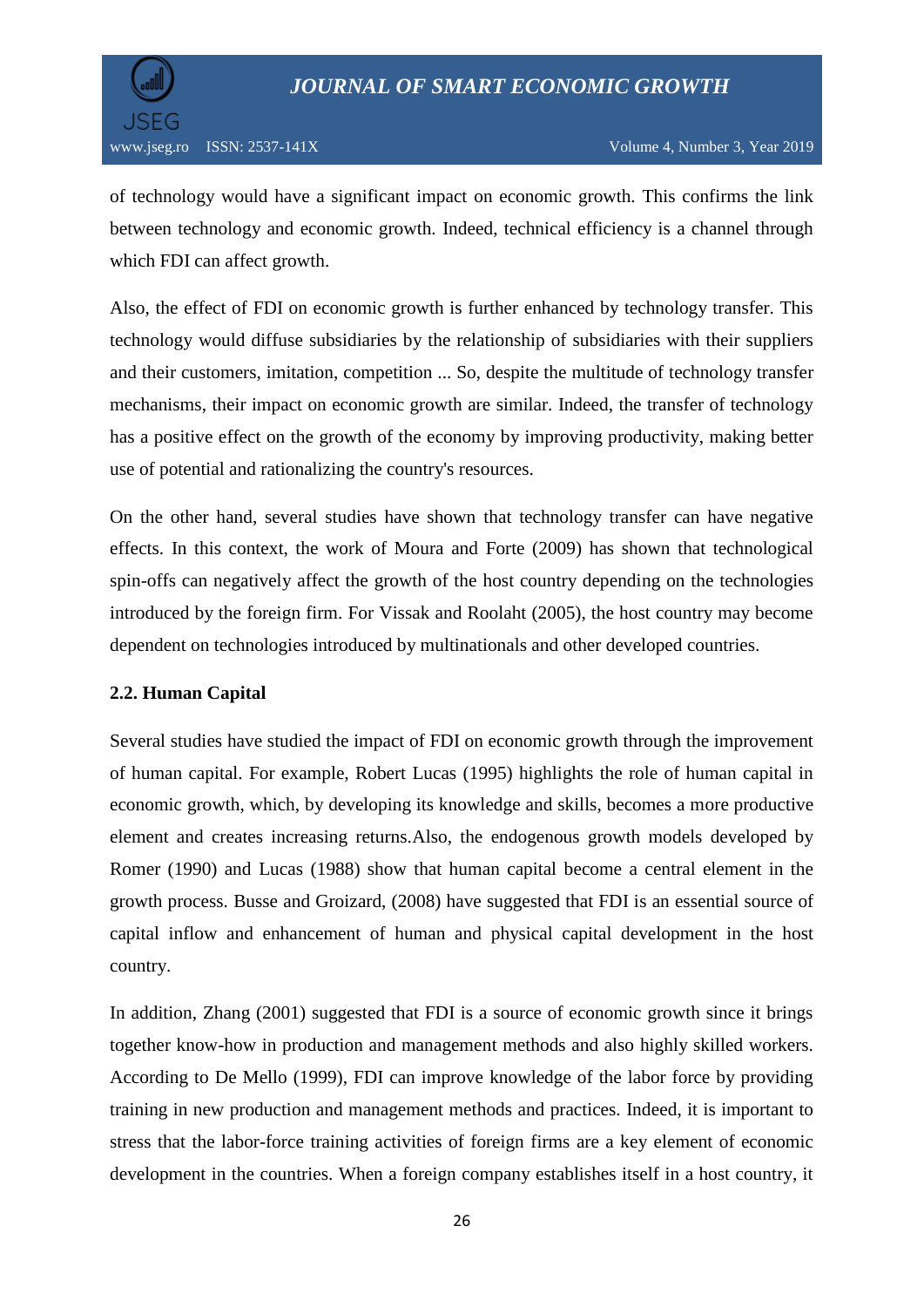

brings with it skills and new ways of working, and devotes more budget to the training of their employees than domestic companies.

The result of Borensztein et al. (1998) indicated that there is a strong complementarity relationship between FDI and human capital in host country economic growth. Borensztein said that the existence of a basic skill of the workers and infrastructure conditions the sign of the impact of FDI on economic growth. Indeed, Ndefo (2003) indicated that the availability of a stock of human capital is amplified by the impact of FDI on growth. Human capital is a determinant of the degree and speed of assimilation of new technologies introduced by foreign investment. A minimum qualification of the labor force is needed to facilitate the attraction of FDI and technology transfer, and therefore it positively influences economic growth. Moreover, Blomstrom and Kokko (2003) have shown that improving human capital via FDI can be done through higher education. Similarly, Shahid (2015) also suggested that a higher level of education in the labor market can promote economic growth.However, human capital from FDI can negatively affect economic growth. The OECD (2002) has argued that MNE affiliates use high technology, which reduces the number of workers compared to those used by local firms, so there is an increase in the unemployment rate, which threatens Economic Growth.

#### **2.3. Domestic investment**

FDI affects economic growth through domestic investment. Indeed, foreign firms can stimulate domestic investment and push domestic firms to adopt certain marketing techniques employed by them or to improve their management, either in the local market or at the international level (Alaya (2004)). For Hansen and Rand (2006), FDI is a key element in the process of creating a better economic environment with positive effects on economic growth. This confirms the idea that FDI is a source of change in host country firms.

Ngouhouo (2008) assumed that the effect of FDI on local firms is dynamic in nature and can be broken down as follows: FDI inflows have a negative effect because of its competitive advantages. Secondly, there is a more advantageous long-term effect on domestic investments that benefit from FDI spillovers. The competition created by FDI plays an important role in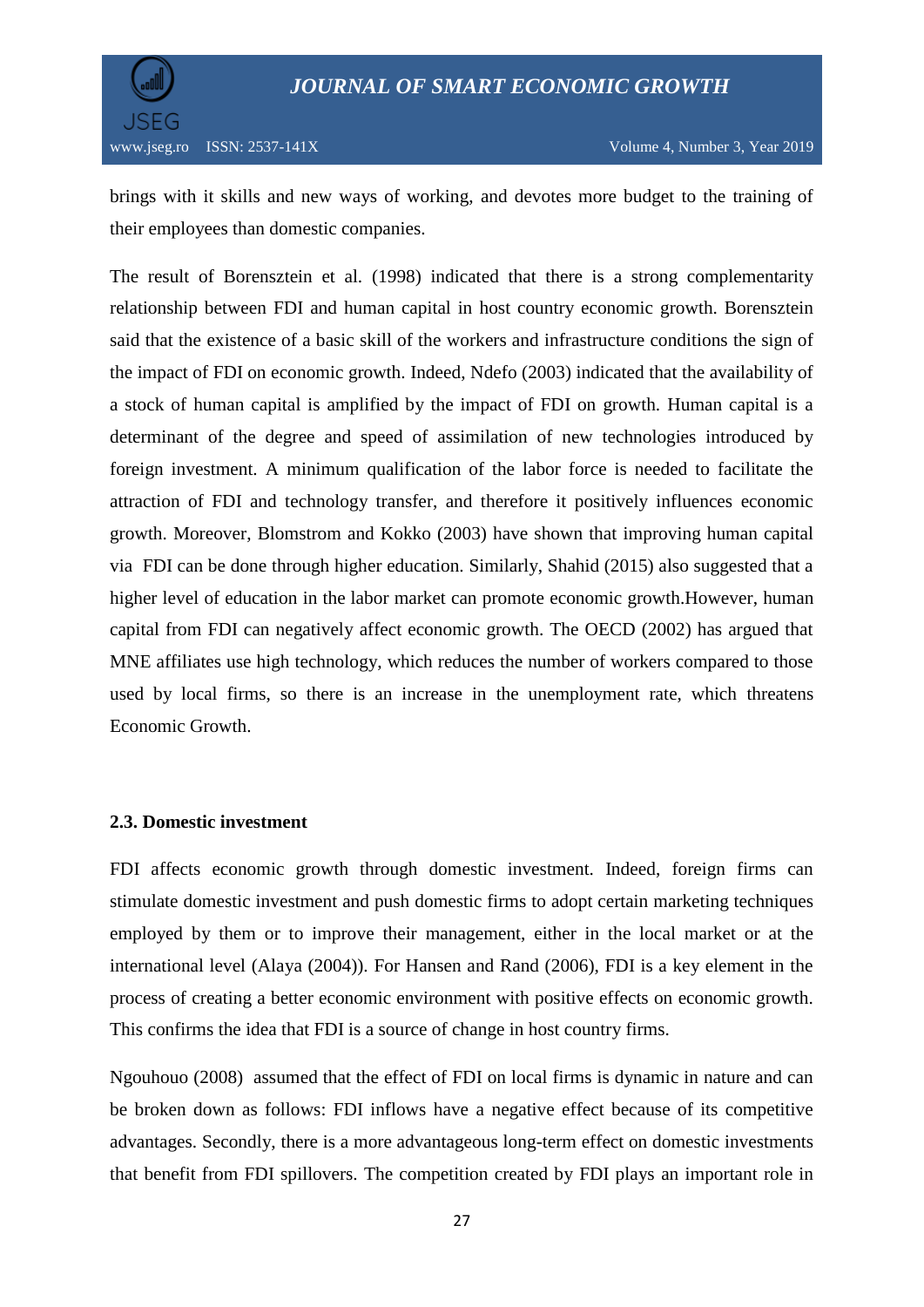

improving the factors of production and capital accumulation in the economy. Indeed, the implementation of the multinationals increases the supply on the local market, so that the domestic companies, in order to maintain their market share, they are brought to answer this competition, which causes an improvement of the productivity, a fall of the prices and more efficient use of resources (Pessoa (2007)).

Nevertheless, several theoretical studies show that the degree to which domestic firms can benefit from these spin-offs depends on their "absorptive capacity". Aitken et al. (1997) have shown that the presence of multinational firms in the domestic market stimulates not only competition but also encourages domestic firms to export and improve their efficiency.

But, in some cases, the establishment of foreign firms could be unfavorable to the development of economic fabric. Indeed, Herzer et al. (2008) suggested that FDI can reduce domestic investment by removing their opportunities through licensing and credit facilities, reflecting the superiority of FDI over domestic investment. Also, the entry of foreign firms affect negatively domestic investment by relying on the powers in terms of technological advantage, branded products and exerting a crowding out effect on domestic investments kumar and Pradhan (2002) , Markussen and Venable (1977), Agosin and Mayer (2000). FDI can thus crowd out domestic investment and could then cause impoverishment of the host country, which threatens economic growth (Agosin and Mayer (2000), Fry (1992)).

#### **2.4. Foreign trade**

FDI can affect directly economic growth in a host country through foreign trade. The relationship of complementarity or substitution between FDI, trade and economic growth has been the subject of much debate both theoretically and empirically since the 1980s. 1970s. Among the first economists who support the link between FDI and economic growth through trade, Dunning (1970). Indeed, FDI can be considered as a contribution in foreign currencies for developing countries. Omri and Kahouli (2014) suggested that trade and FDI are increasingly becoming important drivers of economic development and technology transfer.

In addition, Kashif and Muhammad (2013) pointed out that economic growth can be achieved if the volume of exports increases relative to imports. In the same vein, FDI has played an important role in increasing exports. Indeed, it is established that MNC affiliates often have a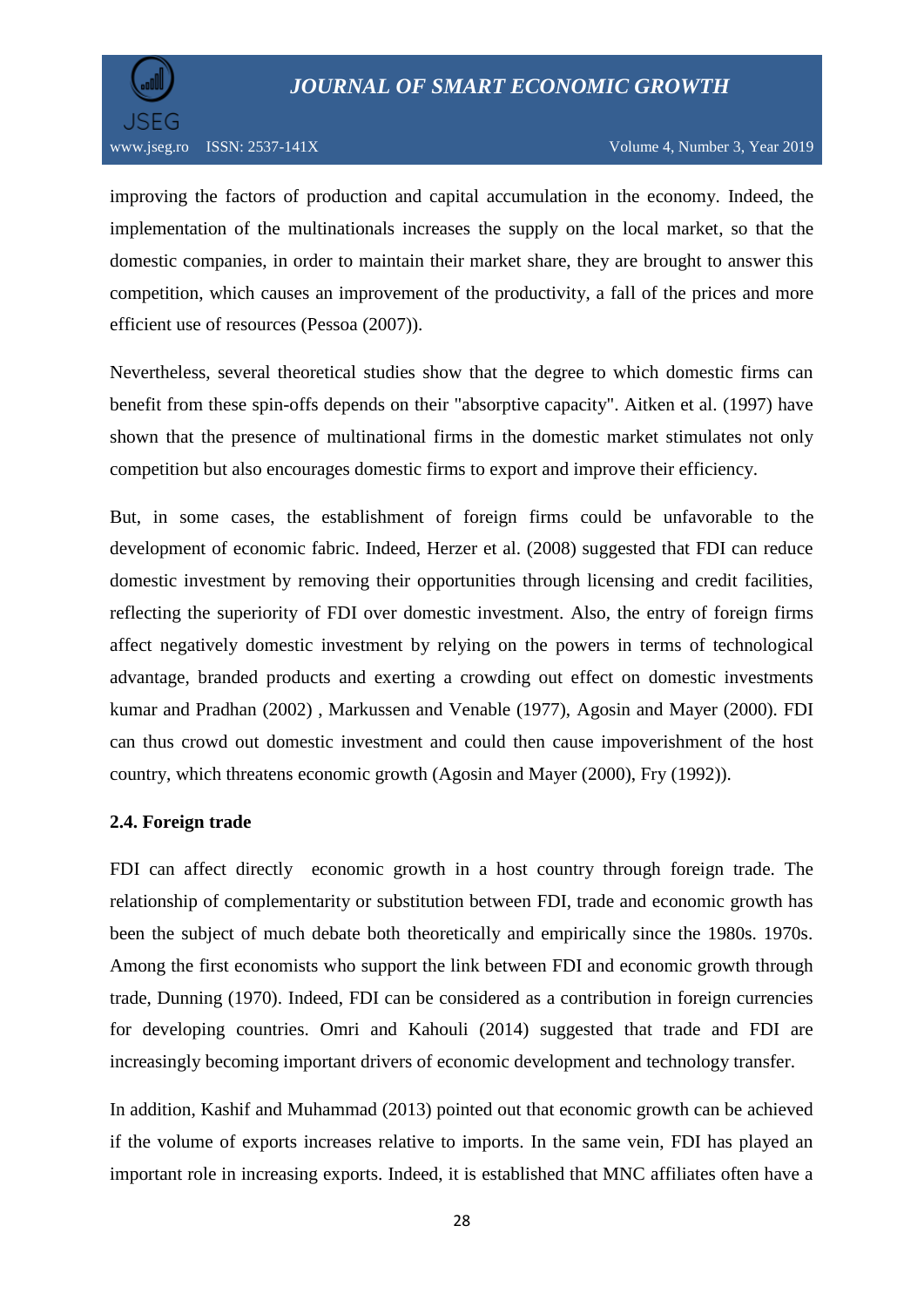

strong propensity to export and are more export orientated than local firms because of the low export costs they face as a result of their knowledge of the international market. In addition, Dritakis (2014) suggested that FDI increase export capacity in the host country, leading to an increase in foreign exchange earnings mainly in developing countries. They also increase the provision of funds for national investments, encouraging the creation of new jobs, strengthening technology transfer and increasing economic growth in total. In general, two direct effects mark the impact of FDI on host country exports:

-The re-export platform: this is the case where the multinational subsidiaries produce for export to the country of origin or to other countries

-The conquest of new markets: this is the case where the establishment of a subsidiary can be mobilized as part of a strategy to conquer new markets. The purpose of this strategy may be to reduce transportation costs.

In both cases, the overall effect on exports is significant in the host country, especially for less-capital-intensive developing countries. Increased trade caused by FDI can have a positive impact on economic growth (Makki and Somwaru (2004)). But this sector can also negatively affect economic growth. Indeed, a shock in one economy may result in a lack of demand for another country's exports or a higher price of imports leading to lower and / or more variable economic growth than before. Mecinger (2003) suggested that FDI has a much larger impact on imports than on exports. This also affects the balance of payments.

OECD (2002) has shown that the strong impact that FDI has on imports is due to the fact that multinationals are in great need of goods and raw materials, and most of the time, they are not available in either quantity or in quality in the host country, because of the high requirement that they put on their purchases. Another explanation is that the investment made by the subsidiaries may have the main objective of supplying the products to local markets and thus not encouraging exports (Ram and Zhang (2002)).

It can be concluded that the impact of FDI on economic growth via trade plays an ambiguous role. In fact, FDI has a positive effect on a country's economy through exports. On the other hand, via foreign trade, multinational affiliates threaten host-country economic growth by making it more sensitive to global problems and negatively affecting the balance of payments.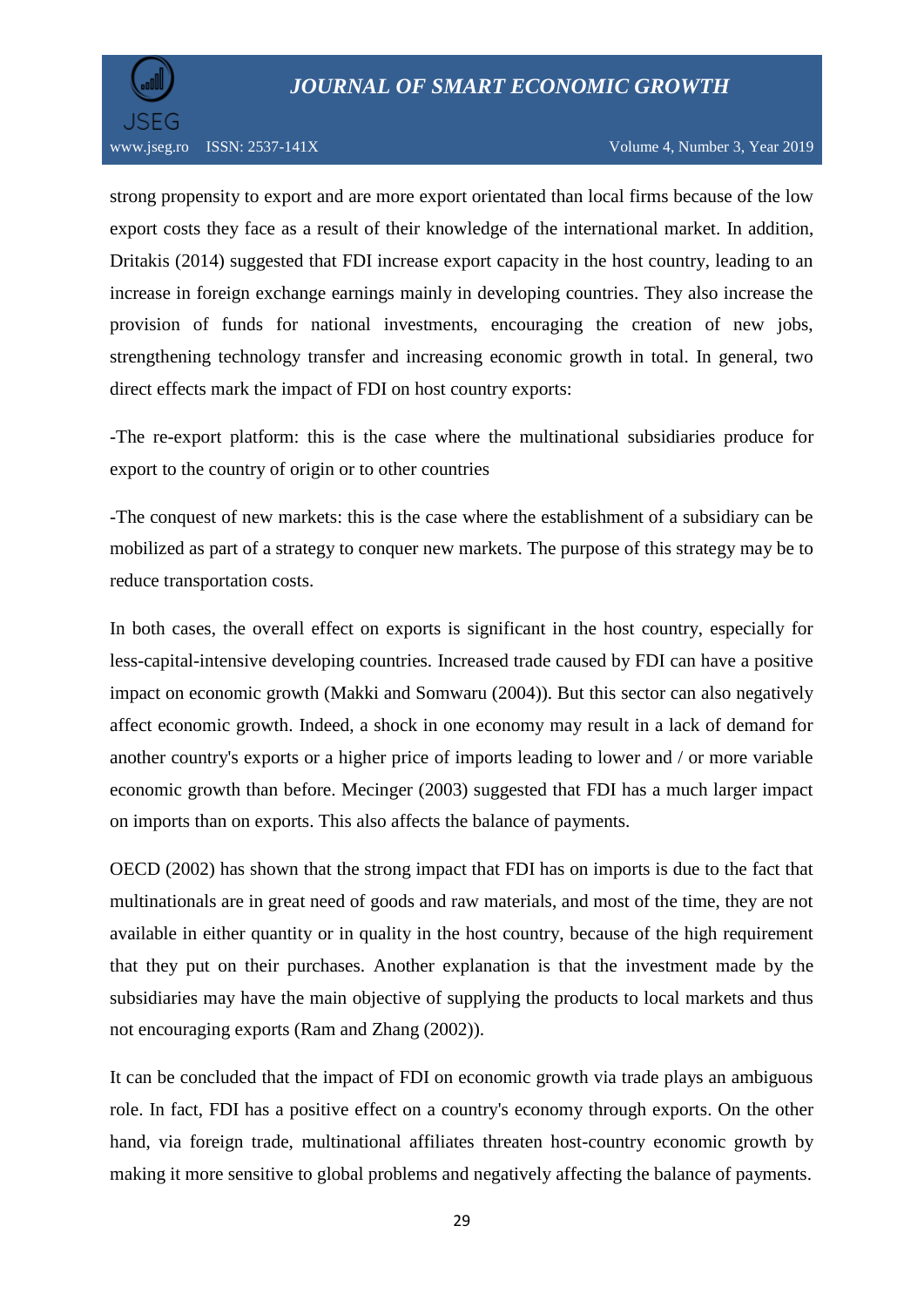

#### **3. The specification of the econometric model**

#### **3.1. Presentation of the model**

The main objective of this paper is to examine the impact of FDI on economic growth in Tunisia over the period 1980-2015. To do this , we estimate our econometric model by applying an ARDL (Autoregressive distribution Lag) technique developed by Pesaran and Smith (1998), Persaran and Shin (1999) and Pesaran et al. (2001). The ARDL bound test approach has several advantages over the Johansen's cointegration method following: First the ARDL model its ability to detect long run relationships and solve the small sample size problem. Another important benefit of the ARDL Bounds, it can be applied to model the relation between the variables of different level of integration (I0 or I1).

This study seeks to examine the possibility of a long-term relationship between gross domestic product per capita (GDP) and foreign direct investment (FDI), domestic investment (ID), enrollment rate (Enrol) and trade openness (Open), by applying the cointegration method developed by Pesaran et al. (2001). Thus, to highlight the impact of FDI on economic growth, we will present the following model:

#### $GDP_t = \beta_0 + \beta_1 FDI_t + \beta_2 DI_t + \beta_3 Open_t + \beta_4 Enrol_t + \epsilon_t$  **(1)**

Where GDP is the annual growth rate of GDP, FDI indicates the level of foreign direct investment relative to GDP, DI is the domestic investment proxied by the gross fixed capital formation relative to GDP, Enrol is a proxy for human capital across secondary school gross enrollment ratio, trade openness is proxied by the sum of imports and exports relative to GDP,  $\varepsilon_t$ : represents a standard residual term and  $\beta_0$ ,  $\beta_1$ ,  $\beta_2$ ,  $\beta_3$ ,  $\beta_4$  denotes the coefficients associated with the different explanatory variables.

#### **3.2. Descriptive statistics and data sources**

The data in our study come from the statics of the World Bank. To examine the relationship between FDI and economic growth, we will first proceed to the descriptive statistics test on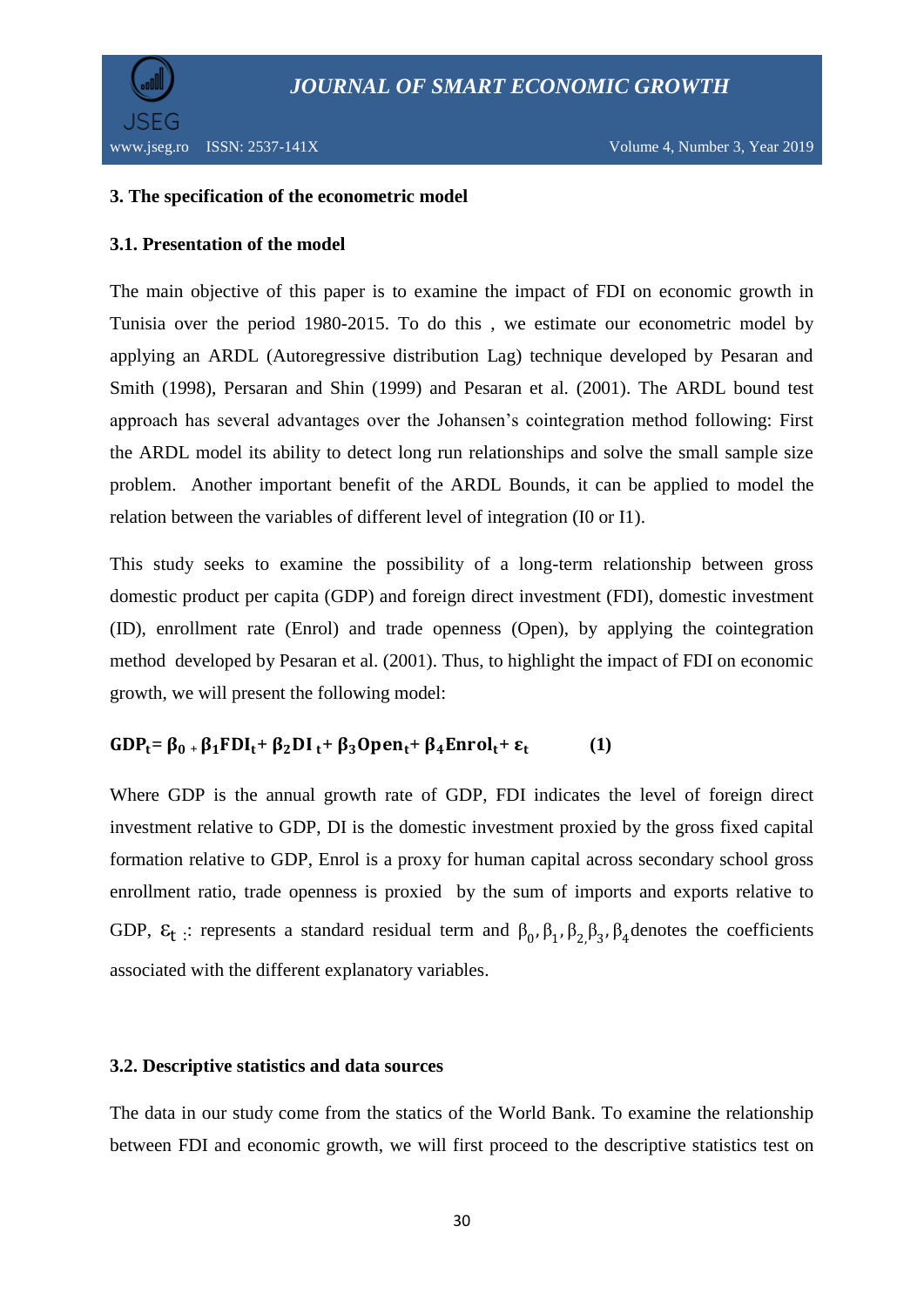the variables that make up our sample, which is in our case Tunisia. These statistics are summarized in the tables 1 below.

| Variables  | Observation | Mean   | Median | Max    | Min     | Std.dev |
|------------|-------------|--------|--------|--------|---------|---------|
| <b>GDP</b> | 36          | 4,430  | 4,692  | 7,949  | $-2,38$ | 2,011   |
| <b>FDI</b> | 36          | 2,509  | 2,202  | 9,424  | 0,600   | 1,695   |
| Open       | 36          | 72,069 | 71,374 | 97,997 | 51,553  | 11,391  |
| DI         | 36          | 25,900 | 24,808 | 35,899 | 20,709  | 3,469   |
| Enrol      | 36          | 63,445 | 65,166 | 92,506 | 25,164  | 23,278  |

#### **Table 1 : Descriptives Statistics**

The exploratory analysis shows that the growth rate of GDP averages is 4,430 during the period from 1980 to 2015.It admits a maximum of 7.97 and a minimum of -2.38 in 2011. We can explain this decrease of GDP by the revolution and their consequences on the Tunisian economy during this period. Also, the high value of FDI inflows in Tunisia is 9.42 and and his minimum is 0.60 in 1988. This can be explained by economic instability during this period. Then, the trade openess variable admits a minimum of 51.55 and a maximum of 97.99. These results can be explained by the attractiveness of the investment project mainly towards the exchangeable good sector. Regarding the domestic investment variable, it is on average equal to 25.90 .This reflects the low participation of domestic investment in economic growth in Tunisia. In addition, Tunisia has an average school enrollment rate of 63.44%, and a minimum of 25.16, while his maximum is 92.50. So, education becomes a national priority for Tunisia, which has made remarkable efforts in recent years to develop the education sector.

#### **3.3. Results and discussions**

Before proceeding with the estimation by the ARDL approach, in the first step we check of the order of integration of the various variables by using unit root tests of ADF (Dickey and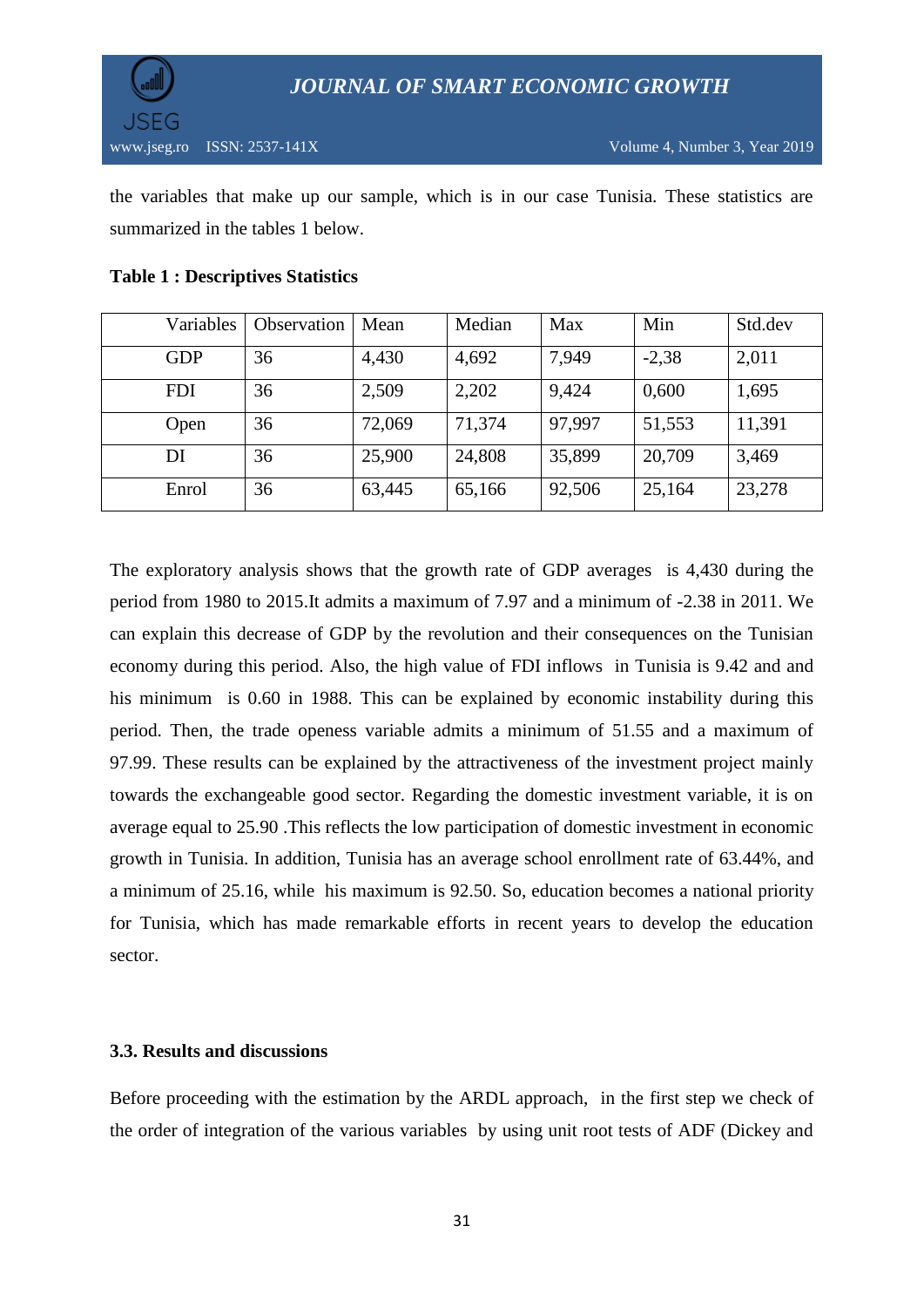

Fuller (1979) and FP (Phillips and Perron(1988)). Then, the procedure of " bounds test" of Co integration is no longer valid if there is an integrated variable of order two or more.

#### **3.3.1. Results of Unit root tests**

The ARDL approach and more specifically the cointegration test (or bounds test) is based on the assumption that the variables must be integrated of order zero or one, in the case, an integration of order 2 or more, this test becomes irrelevant (Pesaran et al., 2001). Thus, to check the level of integration of the model variables, we must begin our study by using the unit root tests (ADF and PP). These tests are based on the null hypothesis H0 is the hypothesis of non -stationarity.The principle of the ADF test and the PP test is that if the T-statistic of the different series is greater than the critical value at the threshold level of 5%, so we agree to have a unit root, so the series are non-stationary.

|            | <b>ADF</b>   |                | <b>PP</b>              |                |  |
|------------|--------------|----------------|------------------------|----------------|--|
| Variables  | Level        | 1st difference | Level                  | 1st difference |  |
|            |              |                |                        |                |  |
|            |              |                |                        |                |  |
| <b>GDP</b> | $-4,993$     |                | $-4,791***$            |                |  |
|            | (0,0003)     |                | (0,0008)               |                |  |
| <b>FDI</b> | $-3,632$     |                | $-3,108$ <sup>**</sup> |                |  |
|            | (0,037)      |                | (0,035)                |                |  |
| Open       | $-1,608$     | $-5,735***$    | $-1,678$               | $-5,737***$    |  |
|            | (0, 467)     | (0,000)        | (0.432)                | (0,000)        |  |
| DI         | $-5,290***$  |                | $-1,996$               | $-5,617***$    |  |
|            | (0,0008)     |                | (0, 286)               | (0,000)        |  |
| Enrol      | $-4,086$ *** |                | $-3,812***$            |                |  |
|            | (0,0031)     |                | (0,006)                |                |  |

| <b>Table 2. Results of Unit root tests</b> |
|--------------------------------------------|
|--------------------------------------------|

Notes : Indicate\*\*\*, \*\*, \*: stationarity of variable at the 1%, 5%, 10% level.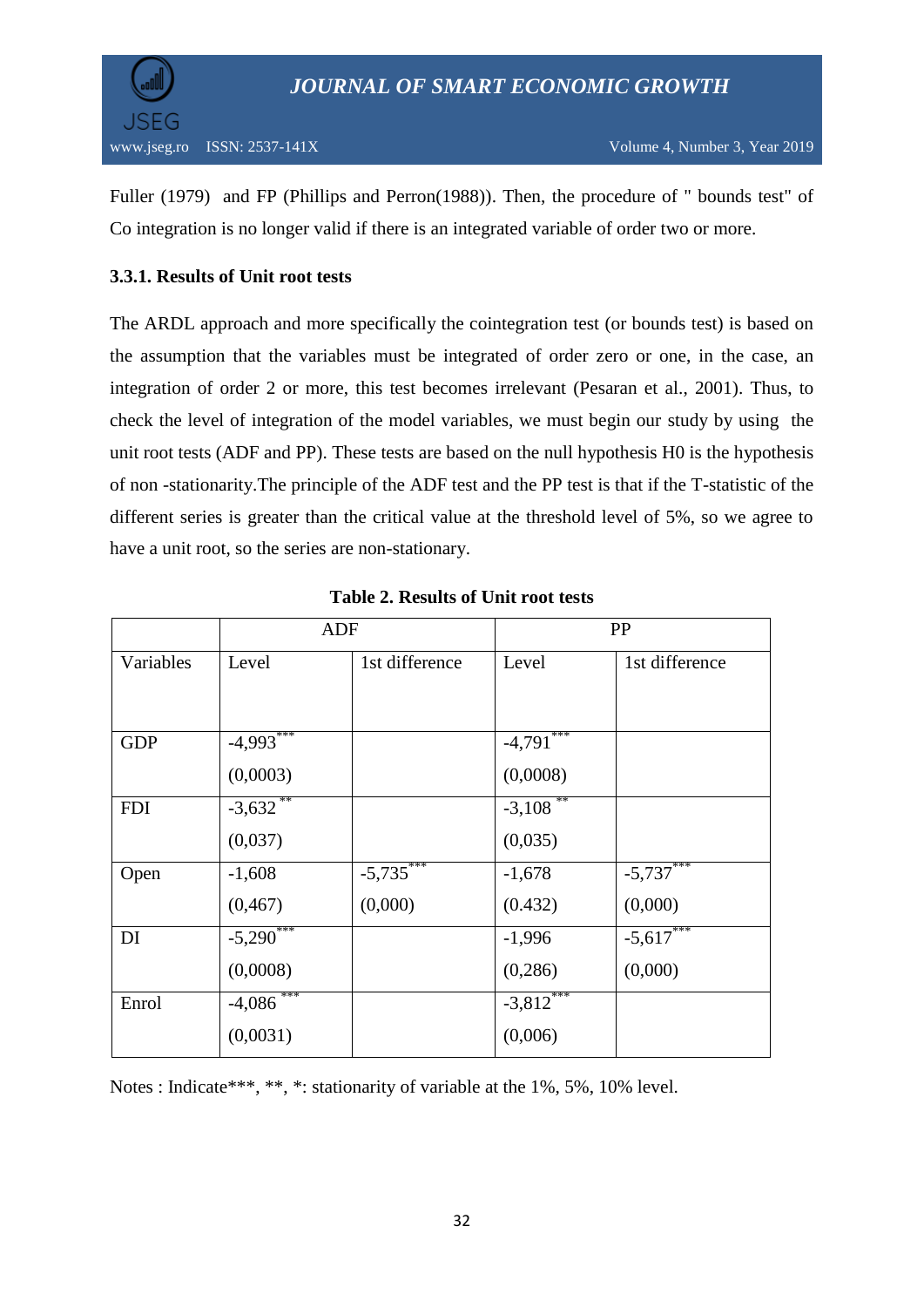

www.jseg.ro ISSN: 2537-141X Volume 4, Number 3, Year 2019

The results of Table 2 concludes that we can not reject the null hypothesis of unit root in several cases. The results of the unit root tests obtained show that according to the Dickey-Fuller Augmented Test (ADF), the economic growth rate (GDP), the foreign direct investment (FDI), the domestic investment (ID) and the rate of schooling (SC) are stationary in level. However, the trade openness variable is stationary in first difference. This authorizes us to perform the Co integration tests between the economic growth rate and the explanatory variables. Similarly, the Phillips-perron test shows that all the variables are stationary in level, with the exception of the variables: the openness variable and the domestic investment which are stationary in first difference.

#### **3.3.3 The ARDL bounds test**

We start with a brief description of the ARDL technique. This procedure classifies all model's variables as endogenous variables. However, the error correction model is given by the following equation:

$$
D(Ln(GDP_t)) =
$$
  
\n
$$
\alpha_0 + \beta_1 ln(GDP_{t-1}) + \beta_2 ln(FDI_{t-1}) + \beta_3 ln(Open_{t-1}) + \beta_4 ln(DI_{t-1}) +
$$
  
\n
$$
\beta_5 ln(Enrol_{t-1}) + \sum_{i=1}^{p} \alpha_{1i} D(ln(GDP_{t-i})) + \sum_{i=1}^{q1} \alpha_{2i} D(ln(FDI_{t-i})) +
$$
  
\n
$$
\sum_{i=1}^{q2} \alpha_{3i} D(ln(Open_{t-i})) + \sum_{i=1}^{q3} \alpha_{4i} D(ln(DI_{t-i})) + \sum_{i=1}^{q4} \alpha_{4i} D(ln(Enrol_{t-1})) + \epsilon_t
$$
  
\n(2)

Where all the variables are as previously defined, with Ln: denotes the operator of the logarithm, D: represents the first difference and ɛ denotes the error terms.

We estimate our equation (2) using the ordinary least squares (OLS) method in order to test the presence of a long term relationship between the variables by the value of the Ficher test. The Co integration test "Bounds" is based on two conditions: one compares the Fisher test statistics with the two limits:

-If statics- F is greater than the upper bound then we reject H0 and we conclude that there is a long-term relationship between the variables considered.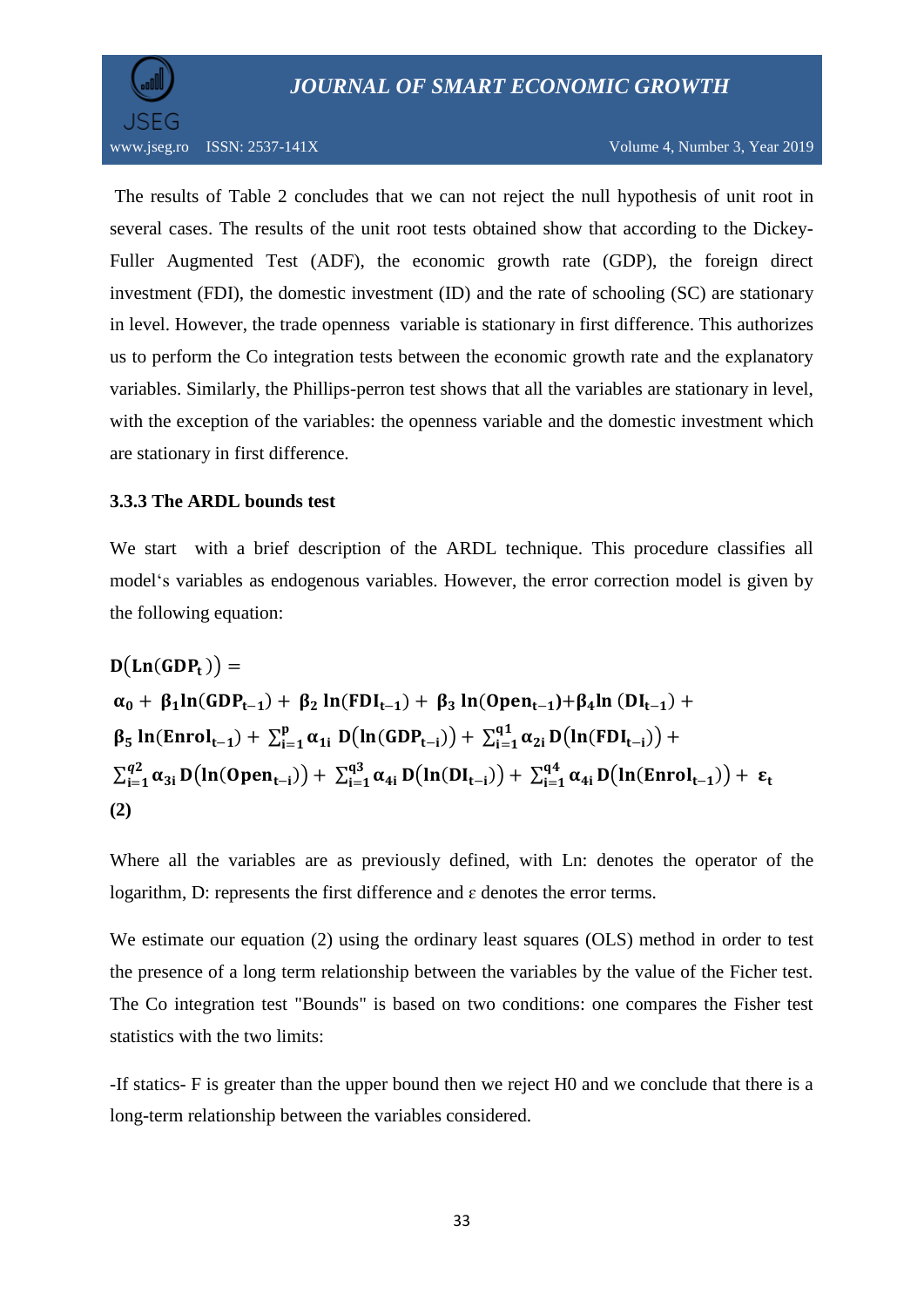

-If statics-F is lower than the lower limit then H0 is not rejected and the absence of the longterm relationship between the variables considered is concluded.

#### **Table 4. Bounds Test**

| Significance        | I0 Bound | I1 Bound |
|---------------------|----------|----------|
| 1%                  | 3,07     | 4,4      |
| 5%                  | 2,26     | 3,48     |
| 10%                 | 1,9      | 3,01     |
| <b>F-Statistics</b> | 4,74     |          |

Source : Eviews 9

Using the Pesaran et al. (2001), we obtained the parameter level of the long-term estimates of our model. The ARDL model (2, 0, 0, 0, 0) used is selected by the AIC information criteria. Table 4 reports results of the bound test for the existence of a long run relationship between all variables. The results of the ARDL Bounds test show that the F-statistical value (4.74) is above than the upper bound for the different significance thresholds (1%, 5%, 10%), thus implying that the null hypothesis of no cointegration can be rejected. We conclude that there is a long-run relationship between the different variables of our model.

### **3.3.4. Long-run dynamics**

We examine the long-term relationship between among the variables of our model using the following equation:

$$
Ln(GDP_t) = \alpha_0 + \sum_{i=1}^{p} \alpha_{1i} \left( ln(GDP_{t-i}) \right) + \sum_{i=1}^{q1} \alpha_{2i} \left( ln(FDI_{t-i}) \right) + \sum_{i=1}^{q2} \alpha_{3i} \left( ln(Open_{t-i}) \right) + \sum_{i=1}^{q3} \alpha_{4i} \left( ln(DI_{t-i}) \right) + \sum_{i=1}^{q4} \alpha_{4i} \left( ln(Enrol_{t-1}) \right) + \epsilon_t
$$
 (3)

All variables are defined previously. The orders of the ARDL model (p, q1, q2, q3, q4) in the four variables are selected using AIC. Equation (3) is estimated using the following specification of ARDL  $(2, 0, 0, 0, 0)$ .

#### **Table 5. Estimation of the long-term coefficient**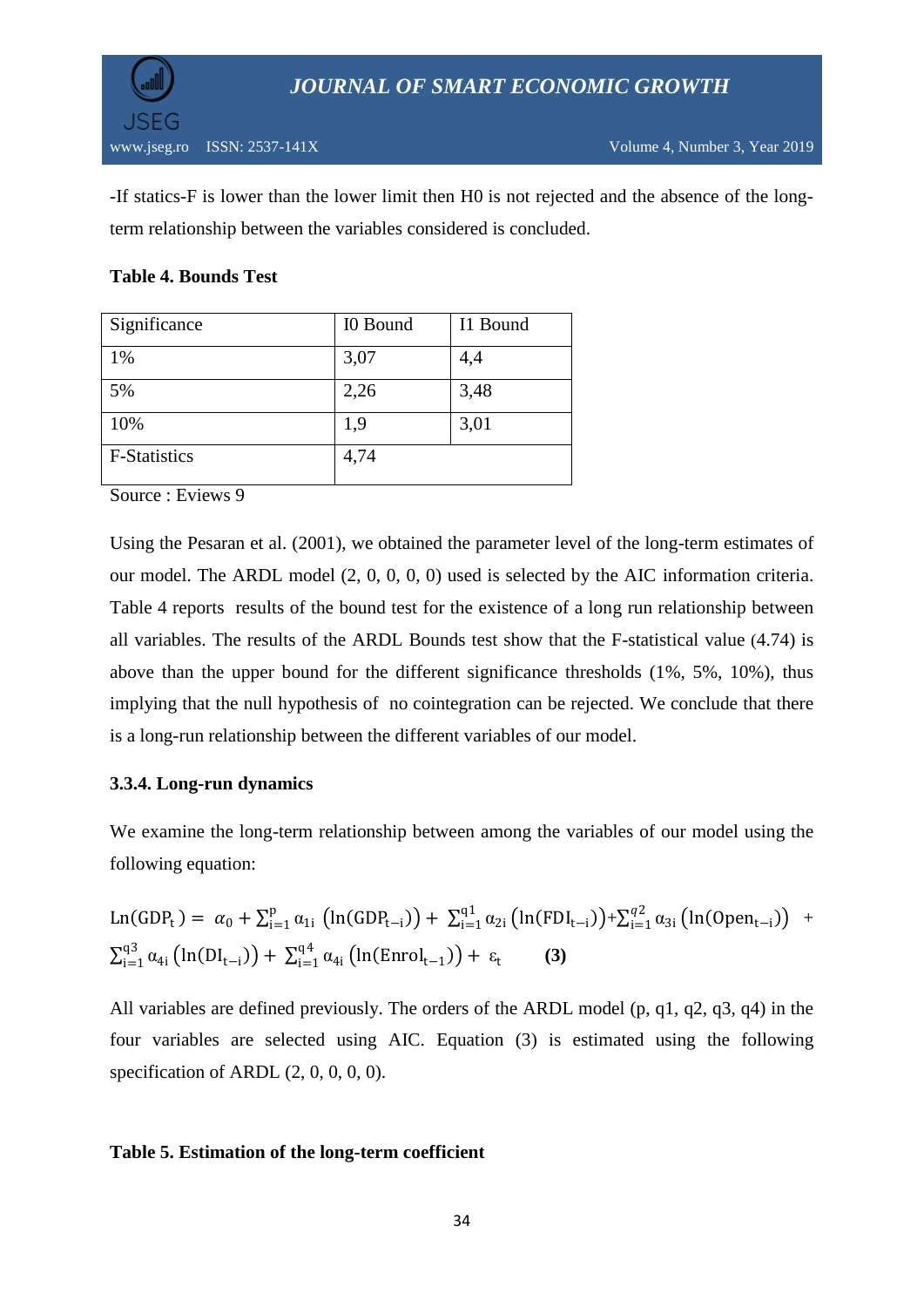



www.jseg.ro ISSN: 2537-141X Volume 4, Number 3, Year 2019

| The variables | Coefficient | statistic-T | Prob        |
|---------------|-------------|-------------|-------------|
| <b>Break</b>  | $-0,5077$   | $-1,666$    | 0,107       |
| Ln(FDI)       | 0,298       | 2,437       | **<br>0,021 |
| Ln(Open)      | $-1,866$    | $-2,575$    | $0,015**$   |
| Ln(DI)        | 1,643       | 2,710       | $0.015**$   |
| Ln(Enrol)     | 1,004       | 2,546       | $0,016**$   |

Notes: indicate \*\*\*, \*\*, \* significance at the 1%, 5%, 10% level

The results of the long-term estimates that are shown in the Table 5 that all coefficients are statistically significant at 5% level. In fact, FDI has a positive and significant influence on the GDP growth. Thus, the 1% increase in the FDI growth rate leads to an increase in the GDP growth rate of (0.298%). In addition, we find that the coefficient of trade openness is negative and statistically significant, so a 1% increase in the rate of trade openness reduces the GDP growth rate by (1.866%). In addition, the rate of domestic investment has a positive impact, so the increase in the rate of domestic investment of 1% leads to an increase in GDP growth rate of (1,643). The enrollment rate has a positive and significant impact on the growth rate with an elasticity of (1.004%). In other words, a 1% increase in enrollment rate increases the GDP growth rate by 0.43%.

According to our long-term estimates, we can also see that the estimated coefficient of the dichotomous variable Break, which takes the value (0) before 1988 and (1) afterwards, admits a negative and insignificant coefficient. Our estimate did not give a significant relationship in the long run. This result can be explained by fluctuations in GDP during this period.

#### **3.3.5. Short-term dynamics**

The fact that the variables in our model are cointegrated provides support for the use of an error correction model mechanism (ECM) representation in order to investigate the short run dynamics . The unrestricted dynamic error correction model is expressed as follows: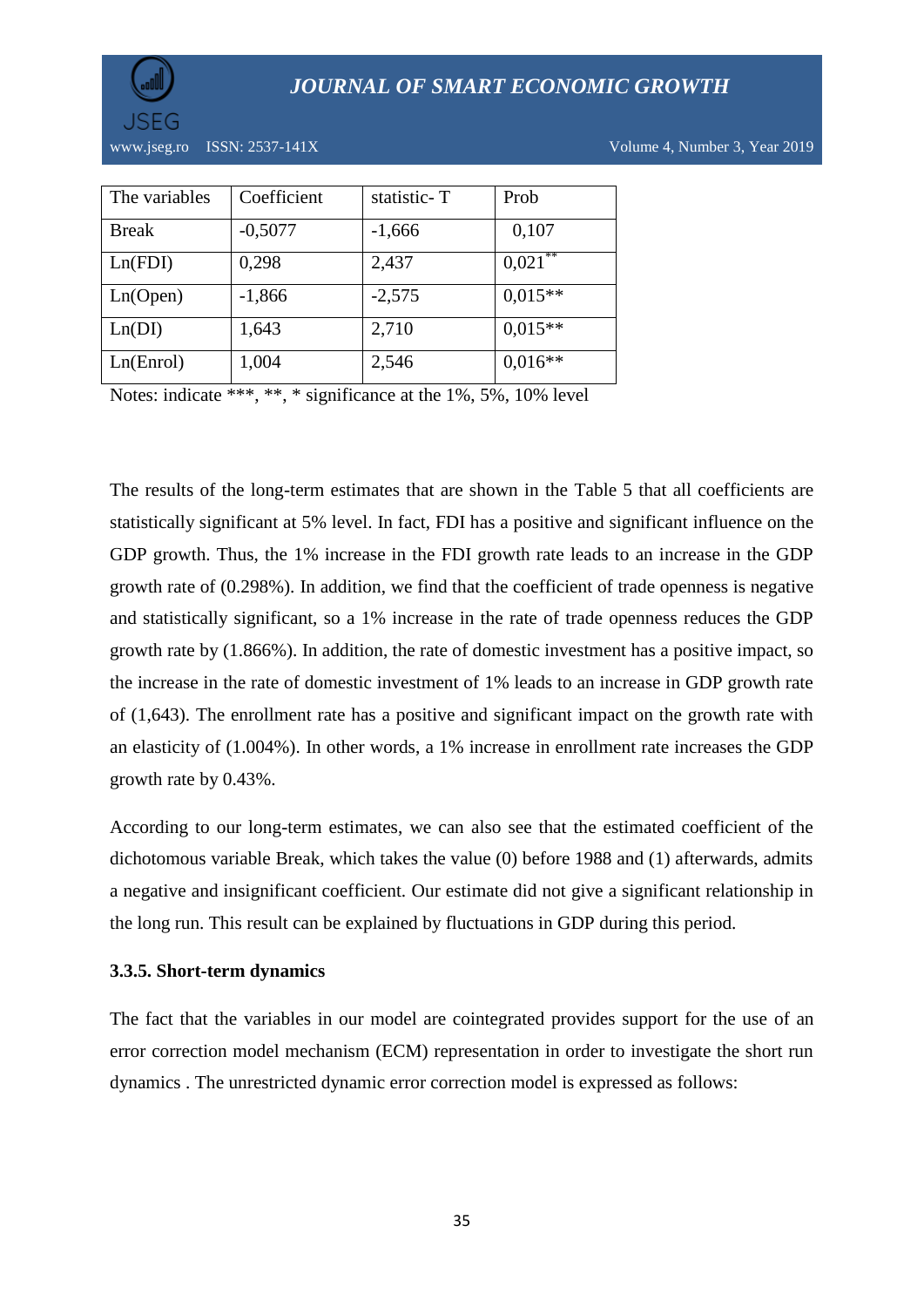

www.jseg.ro ISSN: 2537-141X Volume 4, Number 3, Year 2019

$$
D(Ln(GDP_t)) = \alpha_0 + \sum_{i=1}^p \alpha_{1i} D(ln(GDP_{t-i})) + \sum_{i=1}^{q1} \alpha_{2i} D(ln(FDI_{t-i})) + \sum_{i=1}^{q2} \alpha_{3i} D(ln(Open_{t-i})) + \sum_{i=1}^{q3} \alpha_{4i} D(ln(DI_{t-i})) + \sum_{i=1}^{q4} \alpha_{4i} D(ln(Enrol_{t-1})) + \alpha ECM_{t-i} + \epsilon_t
$$
 (4)

All variables are defined previously. We denote by D: the first difference of the variables considered. ECM\_ (t-i): Indicates the error correction term.The short-term coefficient estimates are presented in Table 6 below.

| Variables        | Coefficient | Statistic-T | Prob                   |
|------------------|-------------|-------------|------------------------|
| CoinEq           | $-1,719$    | $-6,566$    | $0,000$ <sup>***</sup> |
| $Ln(GDP)_{(-1)}$ | 0,489       | 2,818       | $0,0089$ ***           |
| Ln(FDI)          | 0,512       | 2,223       | $0,0348$ **            |
| Ln(Open)         | $-3,207$    | $-2,483$    | $0,0195$ **            |
| Ln(DI)           | 2,828       | 2,620       | $0.014***$             |
| Ln(Enrol)        | 1,277       | 2,404       | $0,023$ **             |
| <b>Break</b>     | $-0,872$    | $-1,597$    | 0,121                  |
| R-squared        | 0,532       |             |                        |
| Dw-statistic     | 1,660       |             |                        |

#### **Table 6. Estimation of short-term coefficients**

Notes :\*\*\*, \*\*, \* denote significance at the 1%, 5%, 10% level.

However, according to the results of the table, we can notice that the short-term results remain almost identical to those of the long term. Indeed, the  $ECM_{t-1}$  error correction coefficient is negative and statistically significant..This implies that there is a a long-term relationship between among variables. This result also shows that the GDP rate of the previous year has a positive and statistically significant effect on the current GDP rate with a coefficient of (0.489).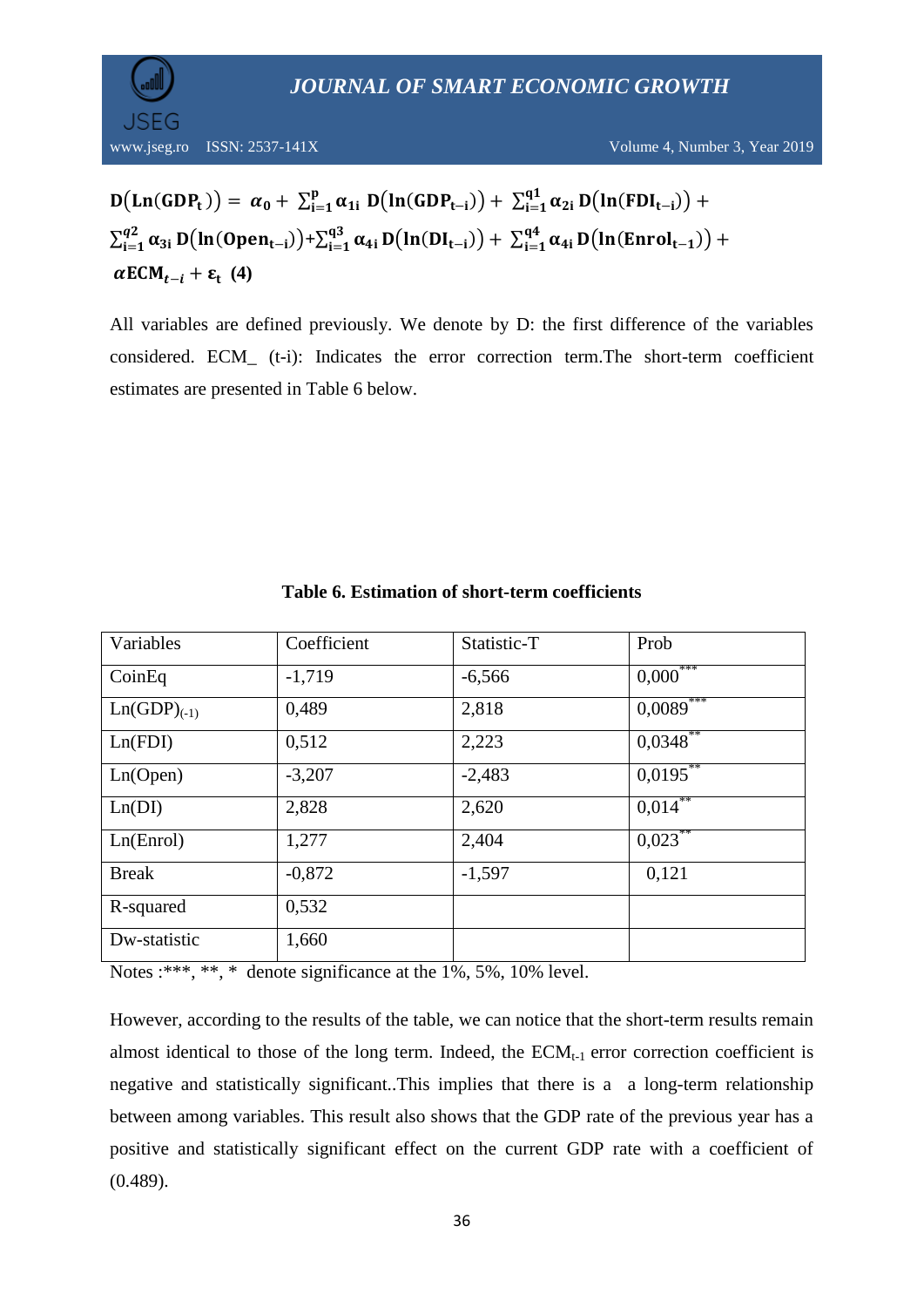

In addition, the FDI growth rate has a positive and significant effect at 5% level on the GDP growth rate. Thus, the 1% increase in FDI results in an increase in GDP growth rate of (0.512%). Similarly, a 1% increase in the trade openess rate reduces the GDP growth rate by (3.207%). There was also a statistically significant and positive effect of domestic investment on the GDP growth rate. The same is true for the school enrollment rate. For the dichotomous variable break, which takes the value 1 for the year 1988 and 0 for the rest of the period is negative and insignificant.

Overall, FDI has a positive and statistically significant impact on economic growth in short and long-run at 5% level. These results are consistent with the work of Borensztein et al. (1998), Lean and Tan (2011), Insah (2013), Iqbal and Abbas (2015), Agrawal (2015). FDI has been an essential source that has directly supported the creation of various industrial sectors in Tunisia with high requirements for technology and value-added products, such as machinery manufacturing, energy, computers and telephones. More clearly, in the local market, the level of productivity is increasing in the sector where foreign firms are located. In this sense, when the foreign presence in the sector increases, this shows that there is an existence of positive externalities allowed by FDI. Similarly, Shahzad et al. (2013) found that FDI in a country has often been the subject of many economic benefits such as technology transfer, organizational framework, managerial skills, balance of payments and the promotion of employment, and the export of these countries UNCTAD (2011).

The coefficient of the domestic investment variable is positive and statistically significant at 5% threshold in the short and long run. This result is contradictory to the works of Omri and Kahouli (2014), Soltani and Ochi (2012), Shawa and Amoro (2014), Nam Hoaitrinch (2015) and Ahmed Abdulrahman (2014). In addition, the effects of domestic investment are reflected in the investment of a large part of the oil revenue in projects which increases the employment and attractiveness of the workforce and the improvement of economic growth.

In addition, domestic investment is likely to be reinvested in the country, so it is also an important determinant of economic growth. Moreover, the crowding-in effect generated by FDI on domestic investment can be a stimulant of growth levels in Tunisia. More clearly, the use of domestic input industries (goods and services), provided by foreign firms, improves their efficiency. On the other hand, the multiplier effects of FDI can be reflected by their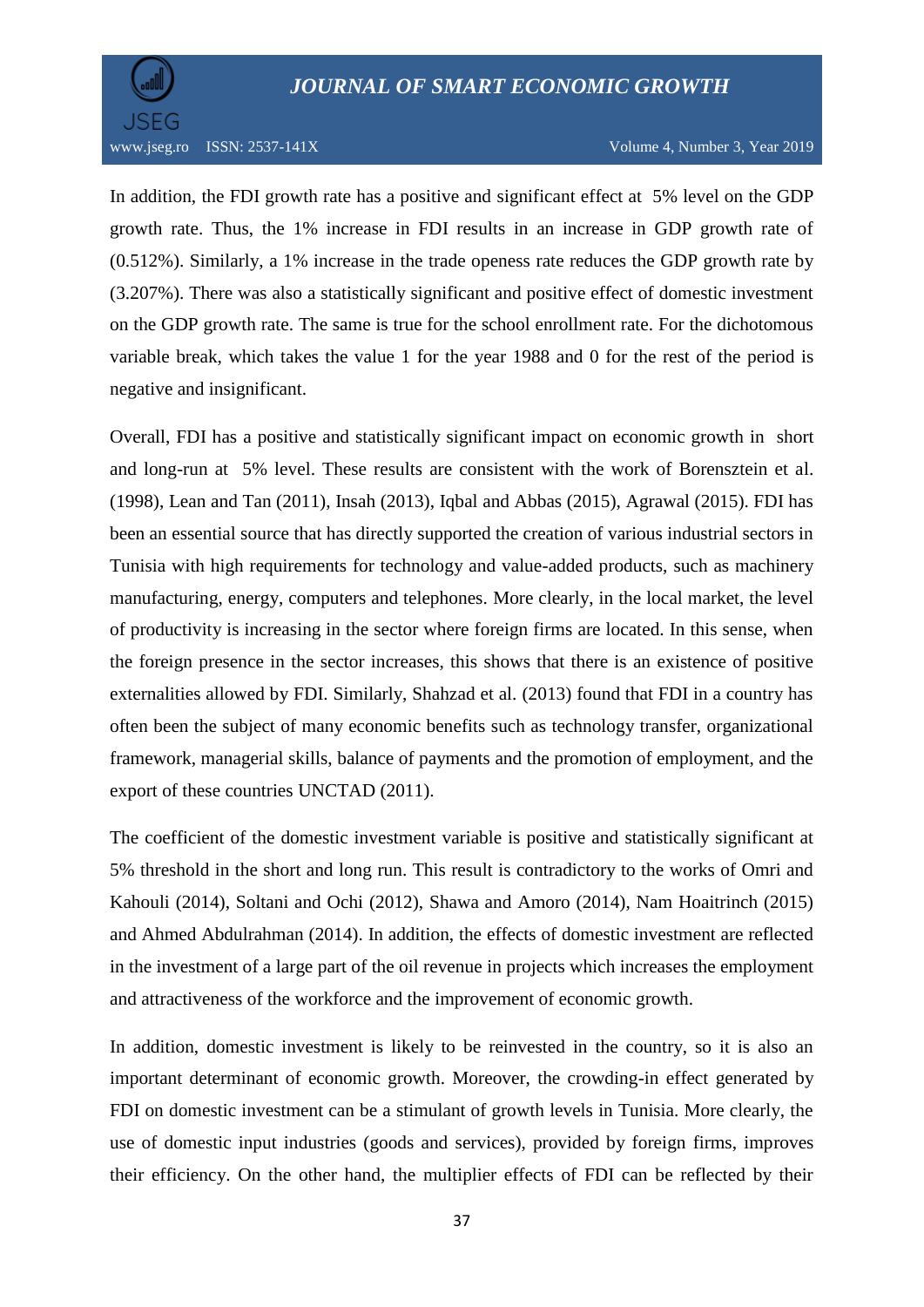

knowledge spillovers and new technologies in the production function as well as the job offers provided by multinationals. In fact, local expenditures on goods and services products are increasing, which is favorable for domestic investors as well as for growth.

Regarding the human capital variable, it is positive and statistically significant in the short and long run at the 5% threshold. This result is consistent with the literature showing that human capital has a positive effect on economic growth (Blankenau and Simpson (2004)). ), Anwar and Sun (2011)). Tunisia's national human resources development policy is based on improving skills and know-how in order to better exploit the technological potential. More clearly, Tunisia's economic growth is highly dependent on capital inflows and improvements in human capital. Thus, according to the endogenous growth theory, human capital is a determinant of long-term economic growth.

In addition, we find that trade openness has a negative effect on Tunisia's economic growth in the short and long term. This relationship is confirmed by the work of Abdullah, Tariq Shah (2015), Saqib et al. (2013), Ahmed Abdulrahman (2014). This result is explained, firstly, by the fact that imports are larger than exports. Secondly, the majority of Tunisian exports are composed of natural raw materials and agricultural products which are not more competitive products.

The lagged GDP is positive and statistically significant in the short run. The importance of real GDP could be explained by the fact that real GDP in Tunisia is a true indicator of economic growth and / or market size. The strong market demand is linked to the fall in unemployment in the country. Indeed, strong economic growth leads to an increase in per capita income and to the improvement of the well-being of the population.

#### **3.3.6. The stability test**

Stability test also called structural change tests examines the stability of the estimated coefficients of the equation while showing the presence of a structural change in the correlation. The CUSUM test is adapted to test the hypothesis of stability of the long-run relations between GDP per capita and its determinants, especially FDI and other variables. We rely on the tests "CUSUM" and "CUSUM of squares" to test the constancy of long-term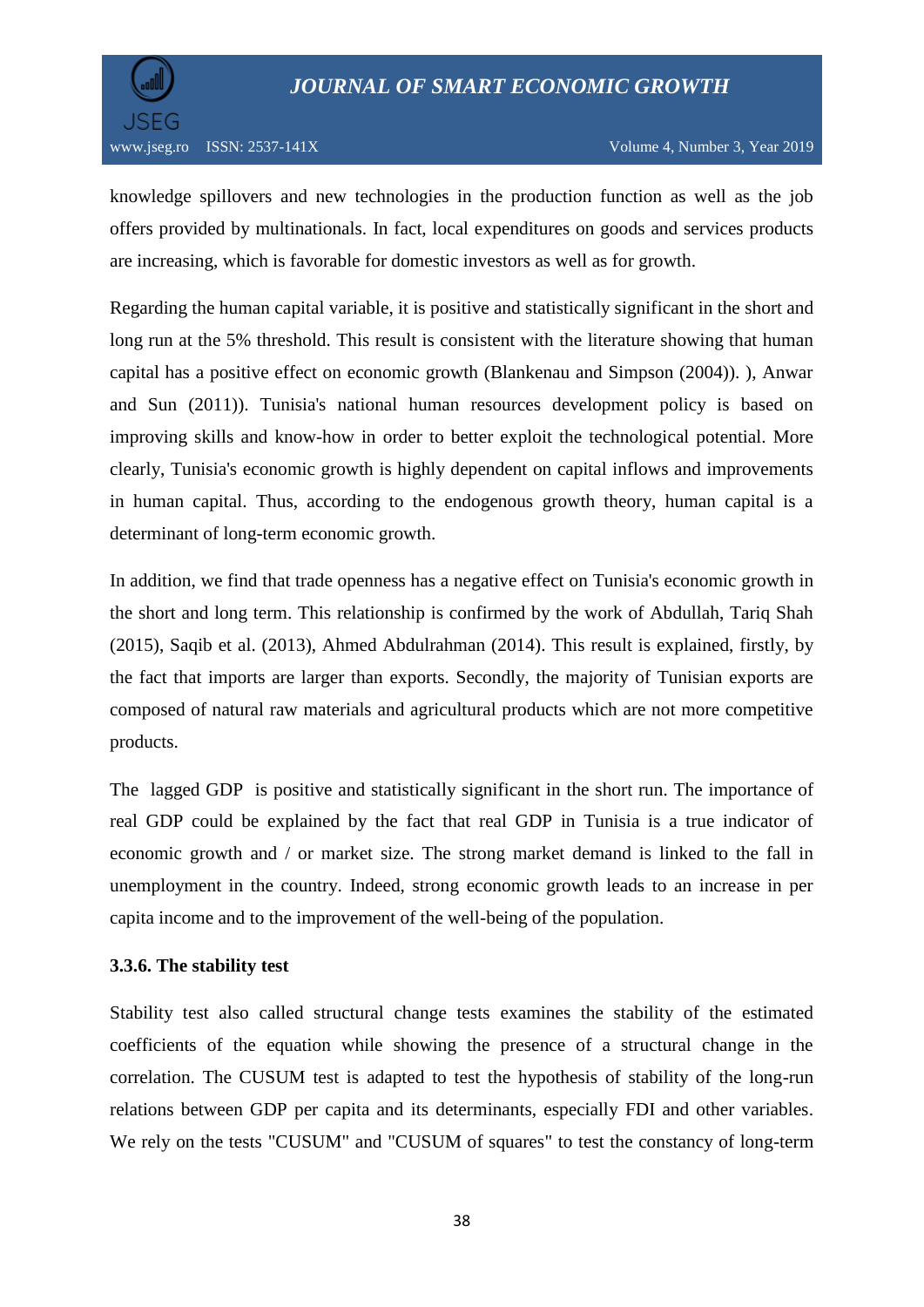

parameters. Graphs 1 and 2 then show the stability of the coefficients during the estimation period.









#### **3.3.7. The Granger causality test**

The causality test was introduced in 1956 by Wiener and improved in 1969 by Granger and Christopher. Indeed, this test allowed us to determine the causal relationship between the variables. For there to be a causal relationship between the variables, the probability must be less than 5% or 10%.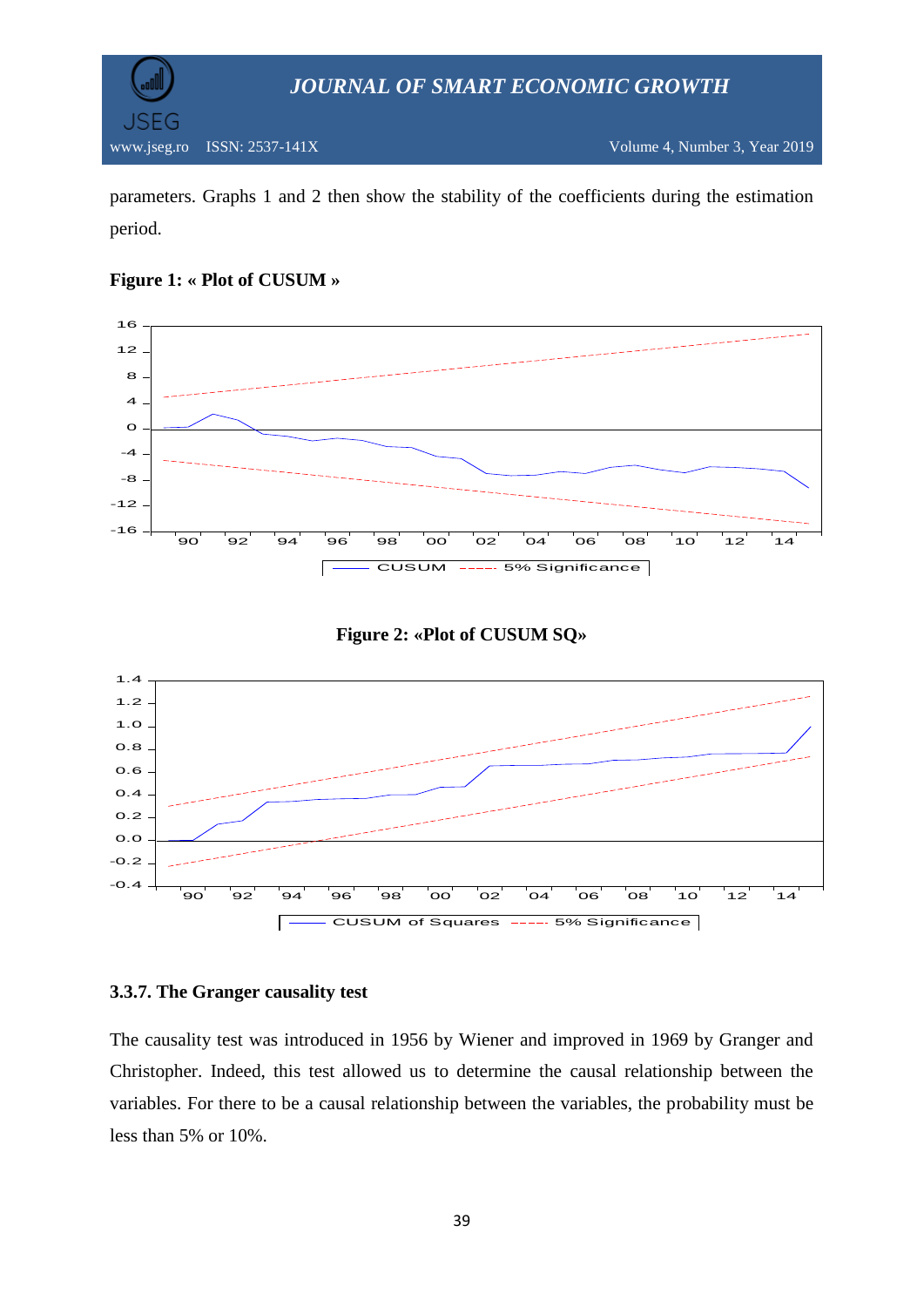

| Variables  | Statistic-F |                        |            |                        | Direction of                |                       |
|------------|-------------|------------------------|------------|------------------------|-----------------------------|-----------------------|
|            | $Ln-GDP$    | $Ln_FDI$               | $Ln\_Open$ | Ln_Enrol               | $Ln$ $DI$                   | causality             |
| $Ln_GDP$   |             | 0,44034                | 0,43586    | $3,24155$ <sup>*</sup> | 1,33216                     | Enrol > GDP           |
| $Ln_FDI$   | 1,54369     |                        | 1,46982    | 1,43651                | 0,88011                     |                       |
| $Ln\_Open$ | 1,27094     | 0,11606                |            | $5,97504$ **           | $6{,}720\overline{00}^{**}$ | Enrol <sub>&gt;</sub> |
|            |             |                        |            |                        |                             | $DI \rightarrow Open$ |
| Ln-Enrol   | 1,98976     | $3,29121$ <sup>*</sup> | 0,0284     |                        | 0,00594                     | $FDI->Enrol$          |
| $Ln$ $DI$  | 1,38953     | 0,30467                | 0,75959    | $2,72018$ **           |                             | Enrol >DI             |
|            |             |                        |            |                        |                             |                       |

**Tableau 7 : The Granger causality test**

\*\*\*, \*\*, \* significance at the 1%, 5%, 10% threshold.

The results obtained indicate the presence of a Granger causality relationship between the following variables: the enrollment rate (SC) causes the growth rate of (GDP) and the rate of domestic investment (DI) at 10% since the probability that is equal to (0.053), then, we can conclude that the hypothesis H0 is rejected and the rate of SC influences the growth rate of GDP and the rate of domestic investment in Tunisia. We also note that there is a causality between the schooling rate and the rate of domestic investment towards commercial openness. Moreover, there is a causal relationship between FDI and school enrollment.

#### **4. Conclusion and policy implications**

The objective of this paper is to study the impact of foreign direct investment on economic growth in Tunisia over the period from 1980 to 2015. To achieve this objective, we applied the ARDL Bounds in order to test the short-term and long-term relationship between the studied variables. The finding shows that FDI has a positive and significant impact on economic growth in Tunisian economy in the short run rather than in the long run. Indeed, an increase in FDI of 1 point helps to promote economic growth in Tunisia in the short run and long run respectively of 0.512 and 0.298 points. From the results of our study, we have also shown that domestic investment and the rate of schooling as proxy for human capital have had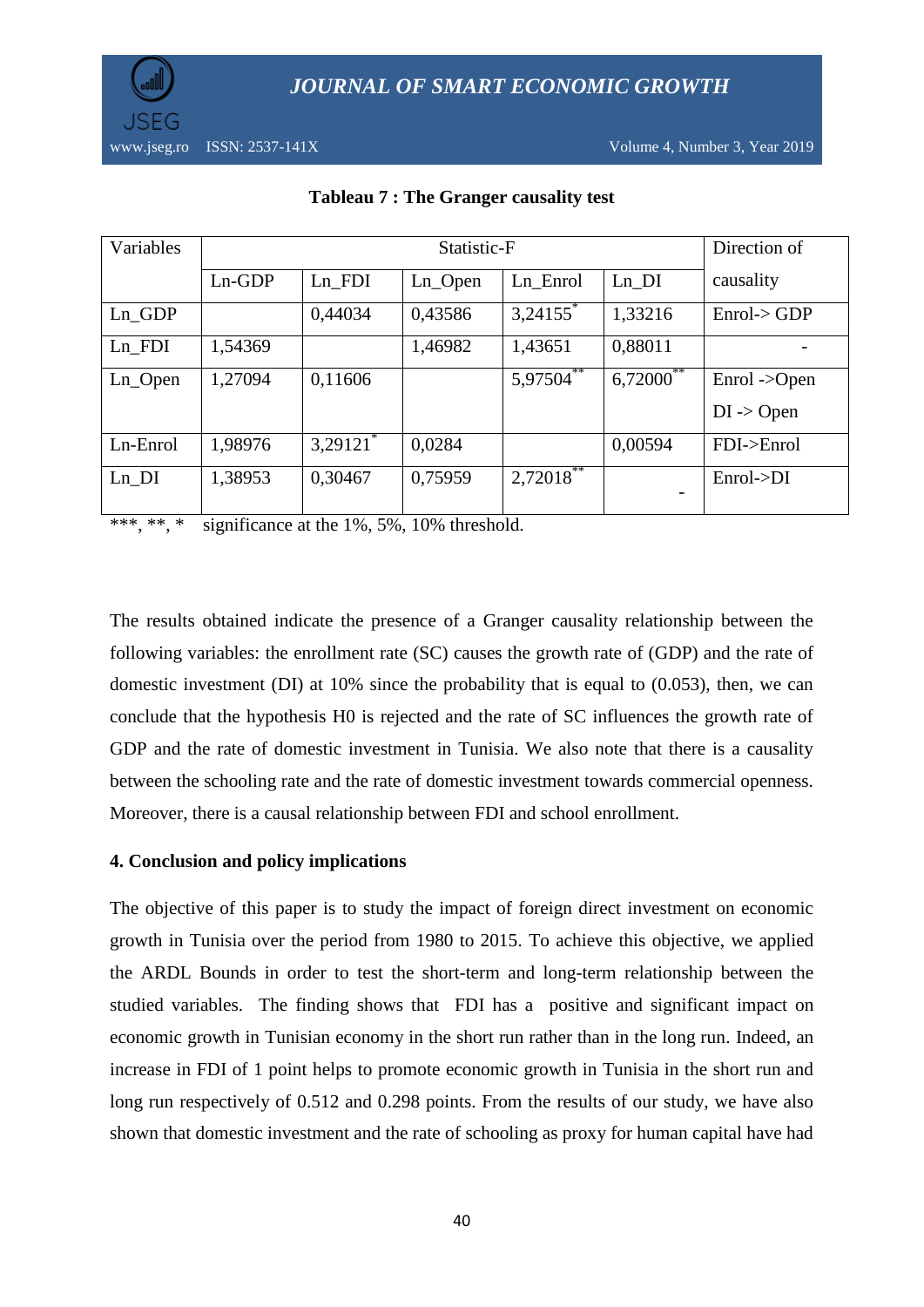

a positive and significant impact on the economic growth of the Tunisian economy in the short and long run.

On the other hand, the rate of trade openness affects negatively economic growth. Also, GDP lagged by one period is positive and statistically significant. In fact, the one period lagged value of GDP is considered as an indicator of economic growth and / or short-term market size in Tunisia. The results obtained lead us to make the following recommendations to boost economic growth in Tunisia: The Tunisian economy should reduce the risks and uncertainty associated with foreign direct investment. It will also require greater integration especially with its neighbors. It should improve access to credit by creating and promoting national and regional development banks.

#### **References**

**Agrawal, G., (2015).** « Foreign Direct Investment and Economic Growth in BRICS Economies: A Panel Data Analysis », Journal of Economics Business and Mangement, vol.3(4).

**Aitken, B., et Harrison, A., (1997).** « Do Domestic Firms Benefit From FDI? Evidence From Venezuel », American Economic Review, vol. 89 (3), pp.605 – 618.

**Alaya M., (2004)**. « Investissement Direct Etrangers et Croissance Economique : une estimation à partir d'un modèle structurel pour les pays de la rive Sud de la méditerranée », Centre d'économie de Développement, Université Montesquieu.

**Anwar, S.,Sun, S.(2011).** «Financial development, foreign investment and economic growth in Malaysia », Journal of Asian Economic, 22, pp .335-342.

**Barro, J., Sala., X,. (1995)**. « Economic Growth », Cambridge, MA.MC Growth Hill.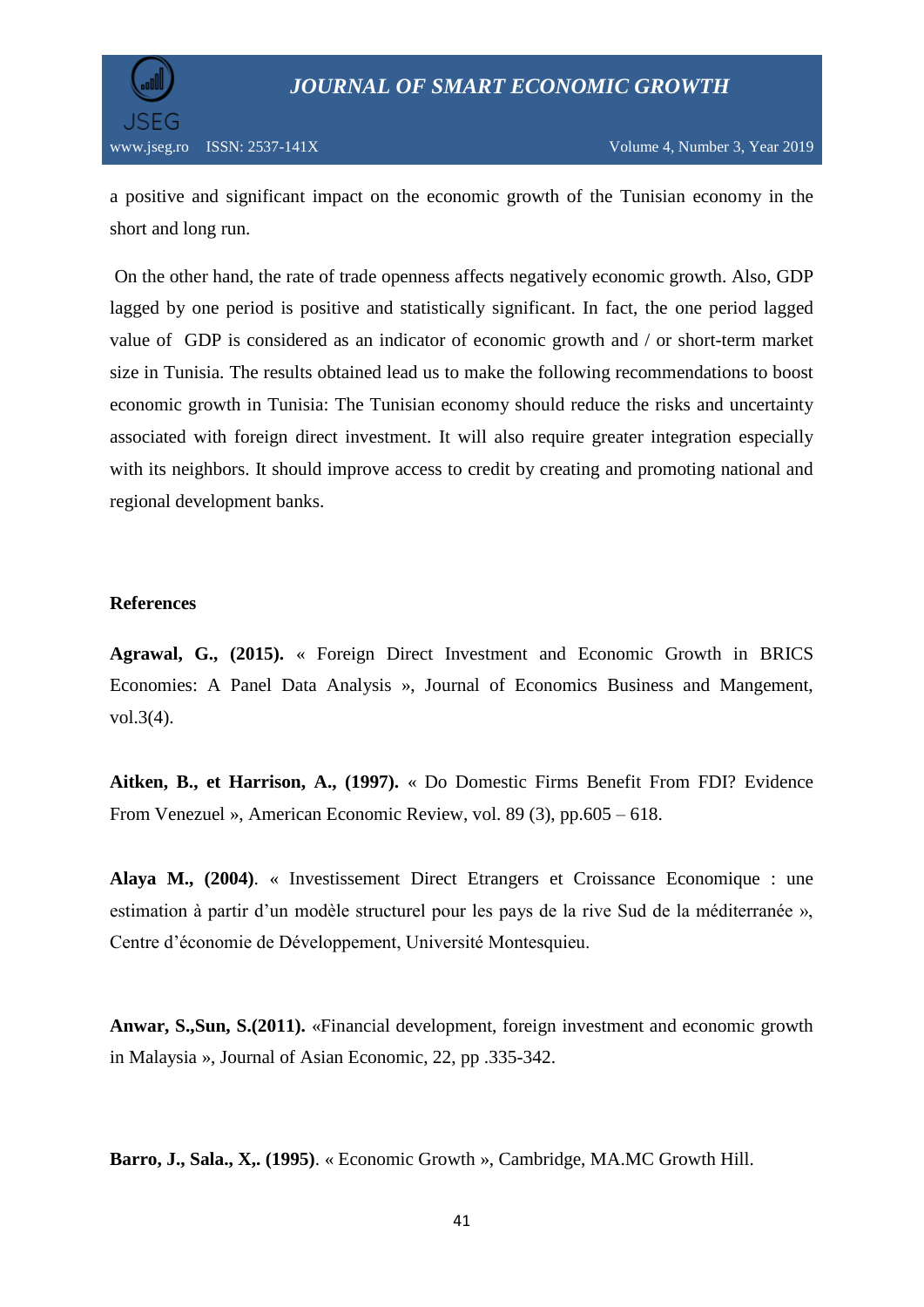**Blankenau, W., Simpson, N(2004).** «Public education expendures and economic growth», Journal of development economic, 73, pp.583-605.

**Blomstrom M., ET KoKKo A., (2003)**. « Human Capital and Inward FDI », Working paper 167.

**Borensztein E., De Gregorio J., Lee J.W., (1998)**. « How Does Foreign Direct Investment Affect Growth? », Journal of International Economic, vol. (45), pp.115-135.

**Borensztein, E., De Gregorio, J., Lee, J, (1998).** «How does Foreign Direct Investment Affect Economic Growth? », Journal of International Economics, vol.45, pp.115-135.

**Bosworth, B. et S. Collins (1999).** «Capital Inflows, Investment, and Growth », Tokyo Club Papers, vol. 12, pp. 55-72.

**De Mello., (1997).** « Foreign Direct Investment in Developing Countries and Growth: a Selective Survey », The Journal of Development Studies, vol. (34), pp.1-34.

**Dritakis N., et Stamatiou P., (2014).** « Exports, Foreign Direct Investment and Economic Growth for Five European Countries: Granger Causality Tests in Panel Data », Applied Economics Quarterly, vol. 60(4), pp .253-272.

**Dunning., (1981)**. « Economic Analysis And Multinational Enterprises », Edition Allen et Unwin, londren.

**Ford, T., Rork, J., et Elmslie, B., (2008)**. « Foreign direct investment, economic growth, and the human capital threshold: Evidence from US states », Review of International Economics,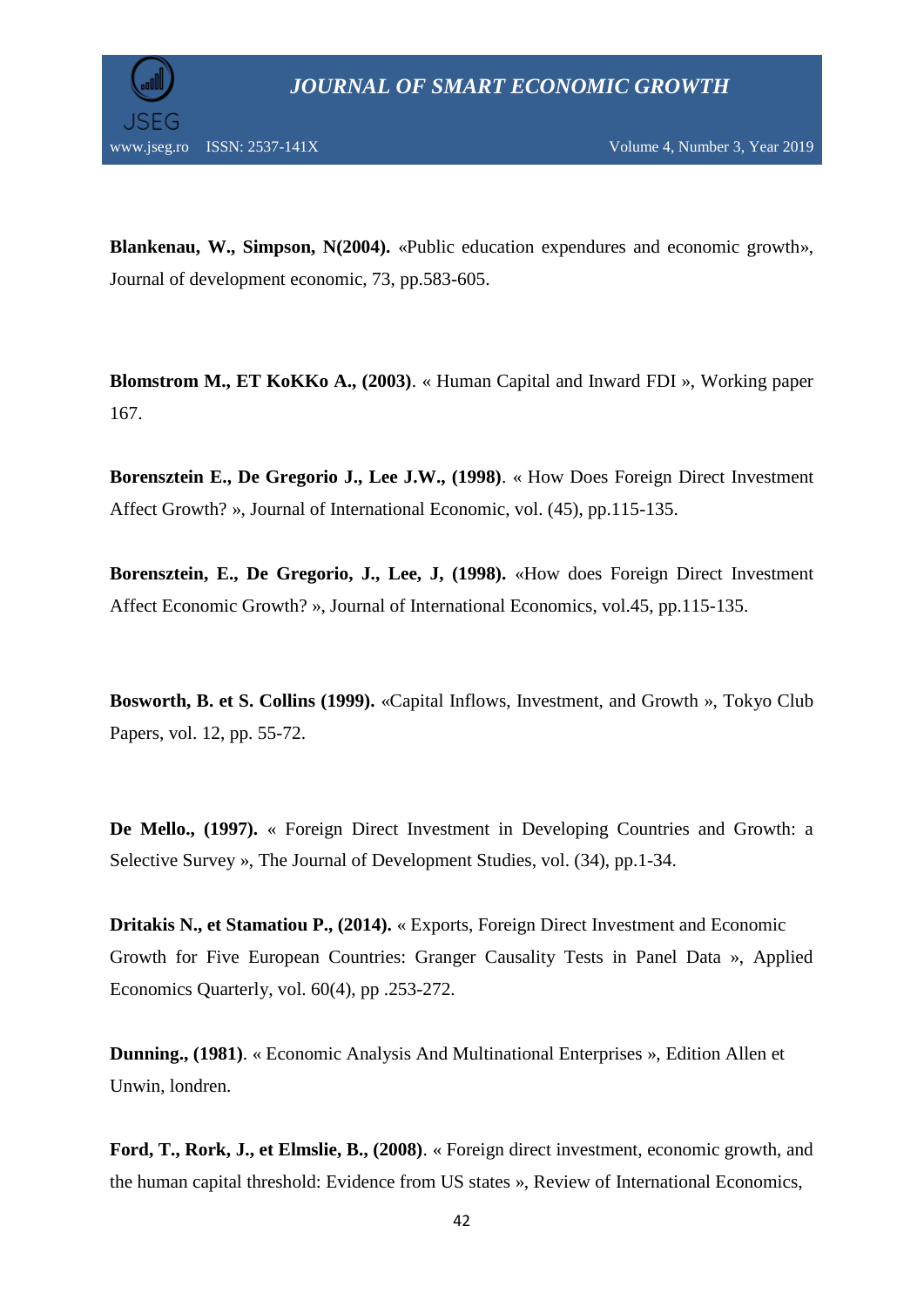

vol.16(1), pp.96–113.

**Halpman E., (2006)**. « Trade, FDI, the Organization of Firms », Journal of Economic Literature, vol. XLIV, pp. 589-630.

**Hansen, H., et Rand, J., (2006)**. « On the casual links between FDI and growth in developing countries », World Economy, vol. 29 (1), pp  $.21 - 41$ .

**Herzer, D., Klasen, S., et Nowak.D, F., (2008).** « In Search of FDI-led Growth in Developing Countries: The way Forward », Economic Modelling*,* vol. 25(5), pp. 793-810.

**Hossain, A., et Hossain, M. K., (2012).** « Empirical relationship between foreign direct investment and economic output in South Asian countries: A study on Bangladesh, Pakistan and India », International Business Research, vol.5(1), p .9.

**Insah, B. (2013).** « Foreign Direct Investment Inflows and Economic Growth in Ghana », International Journal of Economic Practices and Theories, vol.3 (2), pp.115-121.

**Iqbal,Z., et Abbas,K.(2015) .** «An econometric Analysis of Foreign Direct Investment and Economic Growth of Pakistan, Developing country studies, 5(11), pp .16-25.

**Kashif, Y., et Muhammad, R., (2013).** « The Impact of Foreign Direct Investment on Pakistan Economic Growth », Interdisciplinary Journal of Contemporary Research in Business, Vol. (4), pp.11.

**Kumar.,(2002).**« Foreign Direct Investment, Externalites and Economic Growth in Developing Countries », RIS discussion, No.27.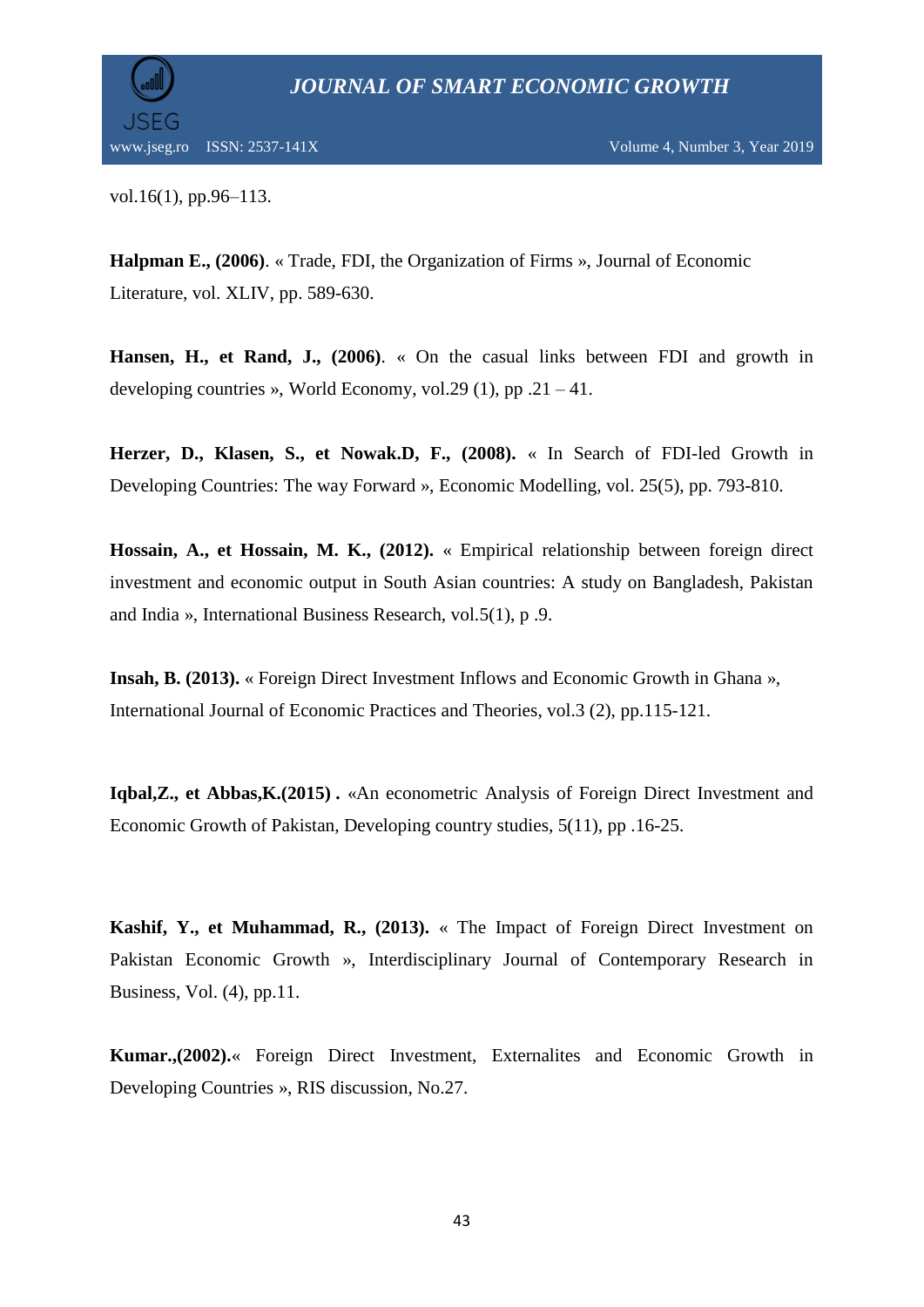



**Lean, H., et Tan, W., (2011).** « Linkages Between Foreign Direct Investment, Domestic Investment and Economic Growth in Malaysia », Journal of Economic Cooperation and Development, vol.2(4), pp.75-96.

**Lee, M., et Tcha, M., (2004).** « The color of money: the effects of foreign direct investment Literature, vol. XLIV, pp. 589-630.

**Lucas, R., (1993)**. « On the Determinants of Direct Foreign Investment: Evidence from East and Southeast Asia », World Development, vol. 21(3), pp.391-406.

**Makki, S., et Somwaru, A., (2004**). « Impact of Foreign Direct Investment and Trade on Economic Growth: Evidence from Developing Countries », American Journal of Agricultural Economics, vol.86(3), pp.795-801.

**Mencinger, J., (2003).** « Does foreign direct investment always enhance economic growth?», Kilkos, vol.56 $(4)$ , pp  $.491 - 508$ .

**Moura, R., et Rosa. F., (2009)**. « The effects of foreign direct investment on the host country economic growth - theory and empirical evidence », Paper presented at the 11.th ETSG Annual Conference, Rome.

**Nam Hoai Trinh., (2015).** « The Impact of Foreign Direct Investment on Economic Growth: Evidence From Vietnam », Developing Country Studies.

**Nedfo N.F., (2003):** « Impact des Investissements Direct Etrangers sur la Croissance : Quelque Résultats sur les pays Africains au Sud du Sahara », Banque de Etats de l'Afrique Centrale, N3.

**Ngouhouo I., (2008).** « Les Investissements Direct Etrangers en Afrique Centrale: Attractivité et Effets Economique », Laboratoire d'économie Appliquée au Développement.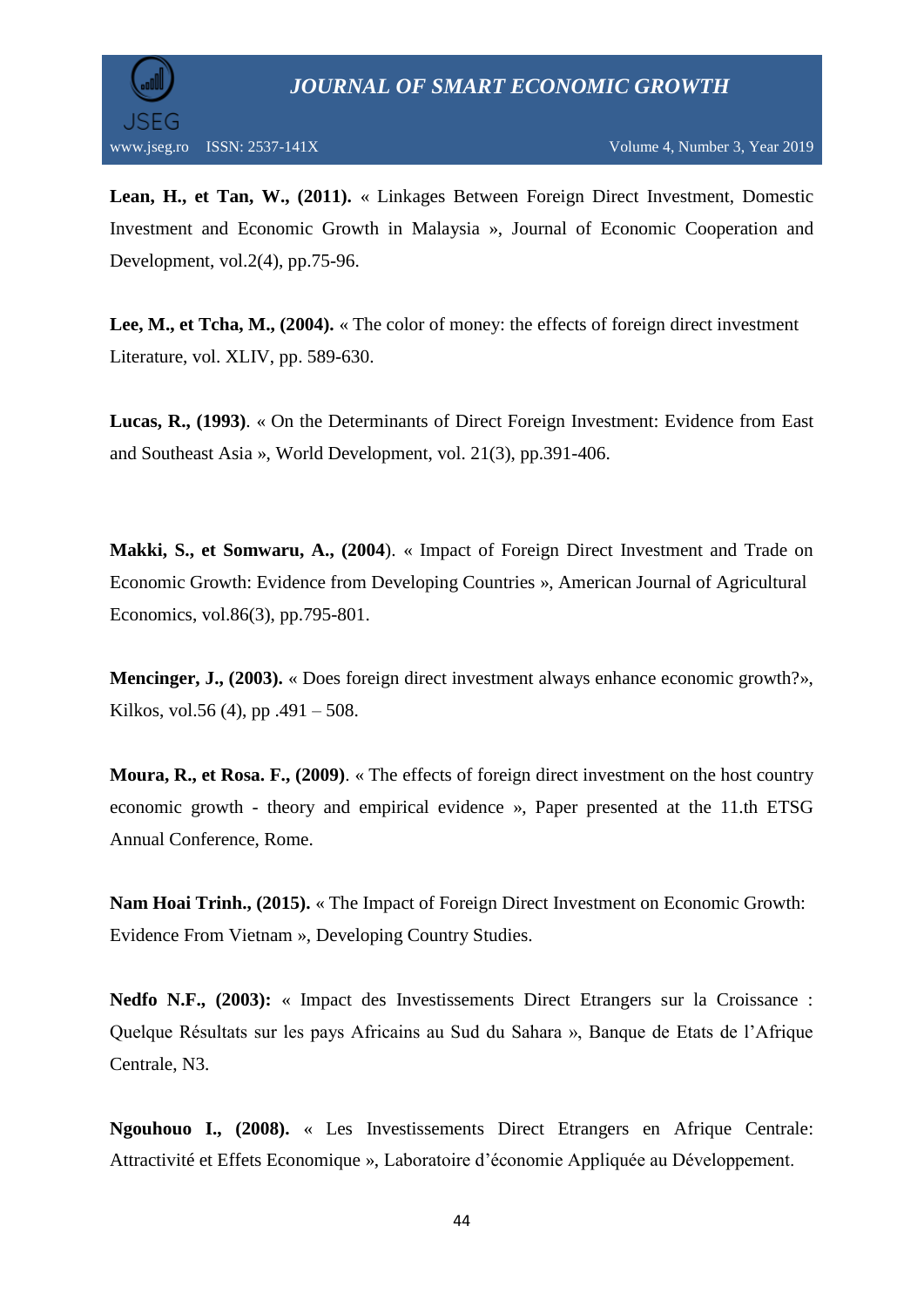

**OCDE., (1993)**. « Définition de références détaillées des investissements internationaux », Paris.

**OCDE.,(2002).** « Foreign Direct Investment for Development: Maximising benefits-Minimising Costs », France.

**Okada, K and S .Samreth(2014) .** «How does corruption influence the effect of Foreign Direct Investment on Economic Growth ? », Global Economic Review, Vol. 43, No. 3, 207– 220.

**Pesaran H. and Y. Shin (1999).** «An Autoregressive Distributed Lag Modelling Approach to Cointegration Analysis», In S. Strom (eds.) Econometrics and Economic Theory in the 20th Century: The Ragnar Frisch Centennial Symposium Cambridge University Press.

**Pesaran M.H., Shin Y. and Smith R.J. (2001**). «Bounds testing approaches to the analysis of level relationships», Journal of Applied Econometrics 16, pp. 289-326.

**Pesaran, M.H., Shin, Y. et Smith, R.J., (2001).** « Bounds testing approaches to the analysis of level relationships », Journal of Applied Econometrics, Vol. 16, pp. 289–326.

**Pessoa, A., (2007).** « FDI and host country productivity: a review », Working Paper da Faculdade de Economia da Universidade do Porto nº 25.

**Ram, R., et Zhang, K., (2002)**. « Foreign direct investment and economic growth: evidence form cross-country data for the 1990 », Economic Development and Cultural Change, vol. 51  $(1)$ , pp.205 – 215.

**Rogmans,T., et Ebbers,H., (2013).** « The Determinants of Foreign Direct Investment in The Middle East North Africa region », International Journal of Emerging Markets, vol.8(3),pp .240-257.